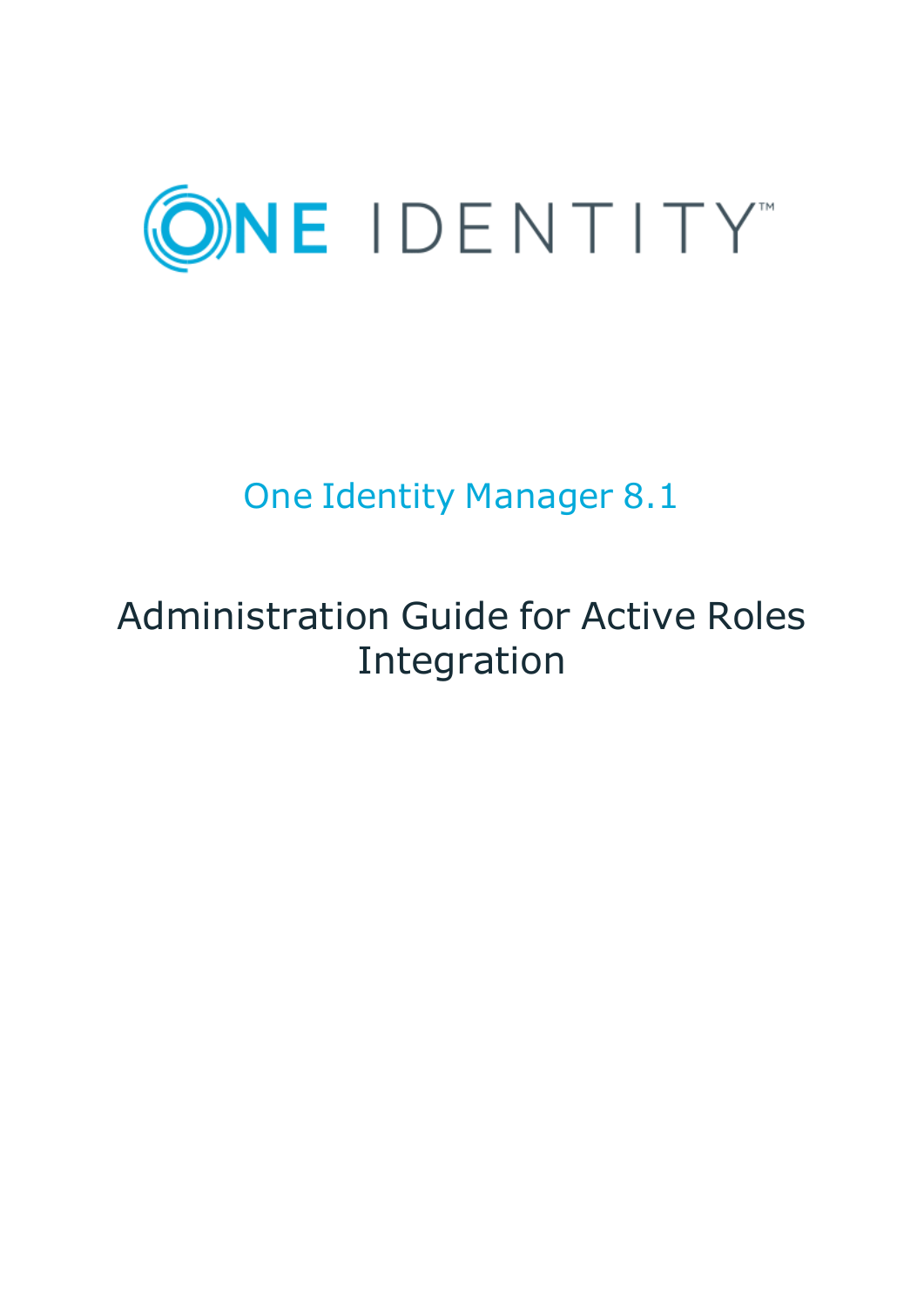#### **Copyright 2019 One Identity LLC.**

#### **ALL RIGHTS RESERVED.**

This guide contains proprietary information protected by copyright. The software described in this guide is furnished under a software license or nondisclosure agreement. This software may be used or copied only in accordance with the terms of the applicable agreement. No part of this guide may be reproduced or transmitted in any form or by any means, electronic or mechanical, including photocopying and recording for any purpose other than the purchaser's personal use without the written permission of One Identity LLC .

The information in this document is provided in connection with One Identity products. No license, express or implied, by estoppel or otherwise, to any intellectual property right is granted by this document or in connection with the sale of One Identity LLC products. EXCEPT AS SET FORTH IN THE TERMS AND CONDITIONS AS SPECIFIED IN THE LICENSE AGREEMENT FOR THIS PRODUCT, ONE IDENTITY ASSUMES NO LIABILITY WHATSOEVER AND DISCLAIMS ANY EXPRESS, IMPLIED OR STATUTORY WARRANTY RELATING TO ITS PRODUCTS INCLUDING, BUT NOT LIMITED TO, THE IMPLIED WARRANTY OF MERCHANTABILITY, FITNESS FOR A PARTICULAR PURPOSE, OR NON-INFRINGEMENT. IN NO EVENT SHALL ONE IDENTITY BE LIABLE FOR ANY DIRECT, INDIRECT, CONSEQUENTIAL, PUNITIVE, SPECIAL OR INCIDENTAL DAMAGES (INCLUDING, WITHOUT LIMITATION, DAMAGES FOR LOSS OF PROFITS, BUSINESS INTERRUPTION OR LOSS OF INFORMATION) ARISING OUT OF THE USE OR INABILITY TO USE THIS DOCUMENT, EVEN IF ONE IDENTITY HAS BEEN ADVISED OF THE POSSIBILITY OF SUCH DAMAGES. One Identity makes no representations or warranties with respect to the accuracy or completeness of the contents of this document and reserves the right to make changes to specifications and product descriptions at any time without notice. One Identity does not make any commitment to update the information contained in this document.

If you have any questions regarding your potential use of this material, contact:

One Identity LLC. Attn: LEGAL Dept 4 Polaris Way Aliso Viejo, CA 92656

Refer to our Web site ([http://www.OneIdentity.com](http://www.oneidentity.com/)) for regional and international office information.

#### **Patents**

One Identity is proud of our advanced technology. Patents and pending patents may apply to this product. For the most current information about applicable patents for this product, please visit our website at [http://www.OneIdentity.com/legal/patents.aspx](http://www.oneidentity.com/legal/patents.aspx).

#### **Trademarks**

One Identity and the One Identity logo are trademarks and registered trademarks of One Identity LLC. in the U.S.A. and other countries. For a complete list of One Identity trademarks, please visit our website at [www.OneIdentity.com/legal](http://www.oneidentity.com/legal). All other trademarks are the property of their respective owners.

#### **Legend**

- **WARNING: A WARNING icon indicates a potential for property damage, personal injury, or death.**
- **CAUTION: A CAUTION icon indicates potential damage to hardware or loss of data if instructions are not followed.**
- IMPORTANT, NOTE, TIP, MOBILE, or VIDEO: An information icon indicates supporting Œ information.

One Identity Manager Administration Guide for Active Roles Integration Updated - March 2019 Version - 8.1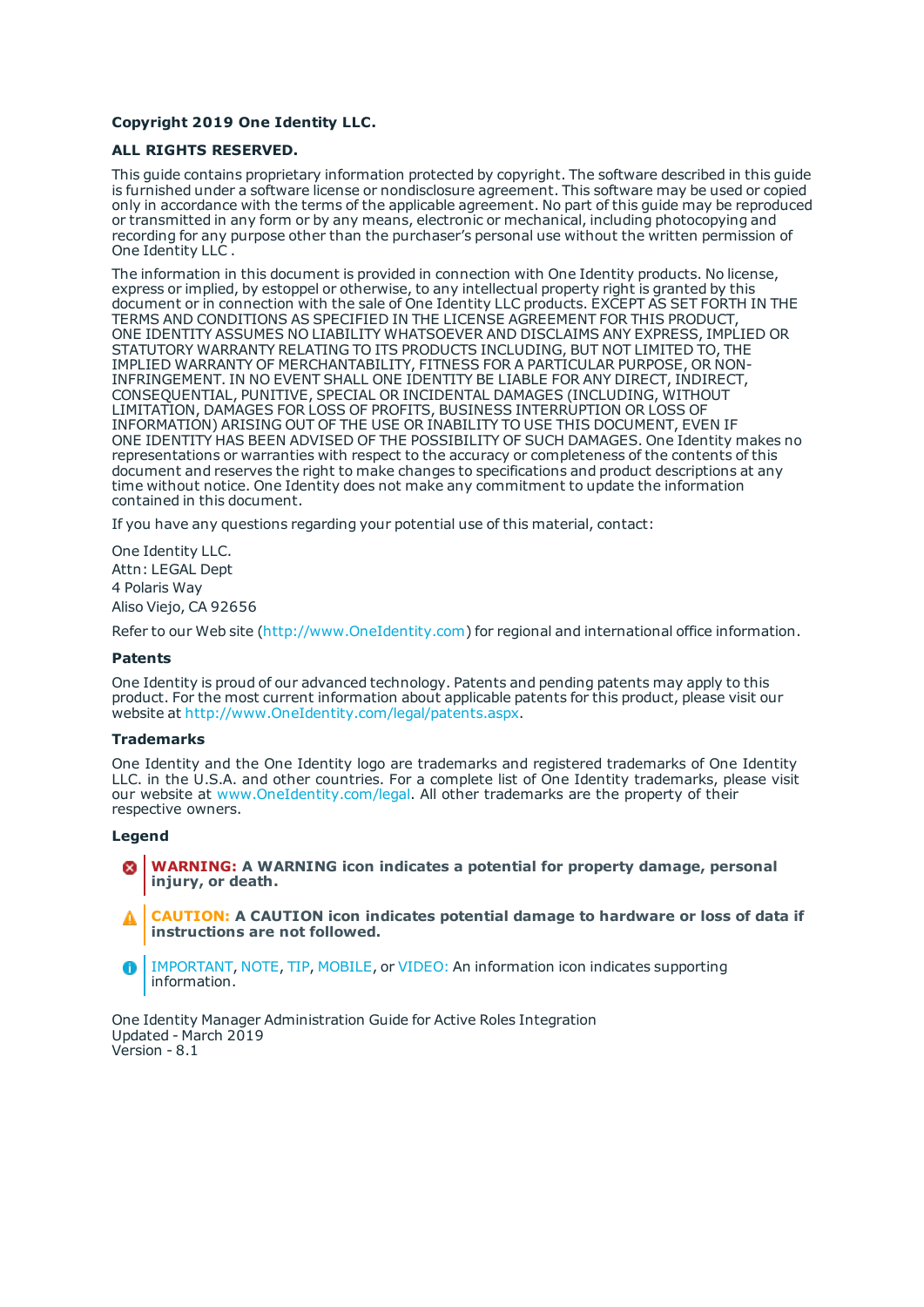## **Contents**

| Configuring synchronization with Active Directory using One Identity                  |  |
|---------------------------------------------------------------------------------------|--|
| One Identity Manager Service access rights required for synchronizing using Active    |  |
|                                                                                       |  |
| Creating a synchronization project for initial synchronization of an Active Directory |  |
|                                                                                       |  |
|                                                                                       |  |
|                                                                                       |  |
|                                                                                       |  |
|                                                                                       |  |
|                                                                                       |  |
|                                                                                       |  |
|                                                                                       |  |
|                                                                                       |  |
| Deprovisioning Active Directory user accounts and Active Directory groups 29          |  |
|                                                                                       |  |
|                                                                                       |  |
| Displaying information about deprovisioning Active Directory user accounts and        |  |
| Restoring deprovisioned Active Directory user accounts and Active Directory groups    |  |
|                                                                                       |  |
|                                                                                       |  |
| Appendix: Default project template for Active Roles 35                                |  |
|                                                                                       |  |
|                                                                                       |  |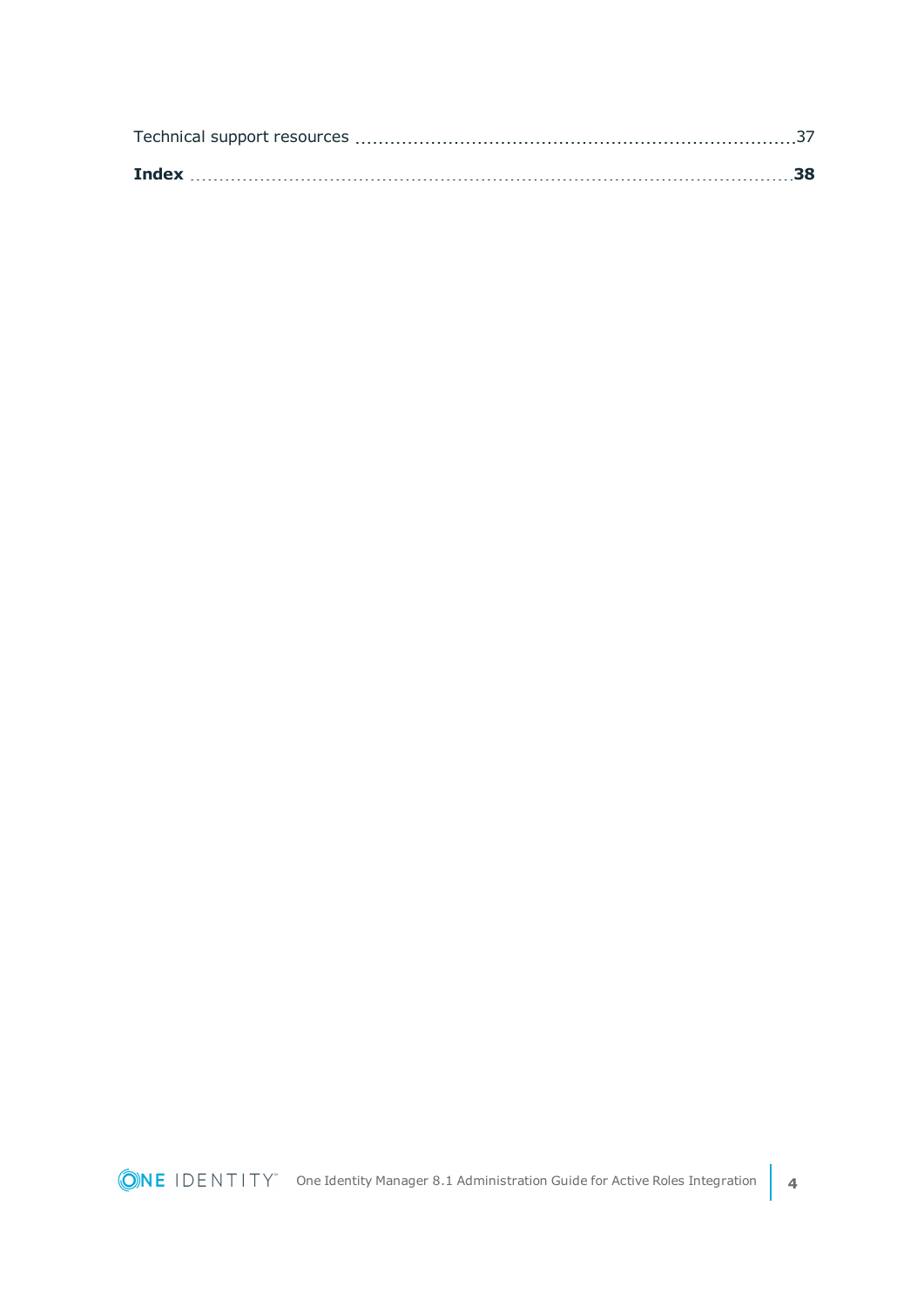## **integration with Active Roles**

<span id="page-4-0"></span>One Identity Manager supports the connection of Active Directory systems through an integrated Active Roles connector. Additional Active Directory relevant functionality, for example, Microsoft Exchange, Office Communication Services or Active Directory Lightweight Directory Service (AD LDS), is not supported through this connector.

One Identity Manager is assumed to be the master in the default configuration of processes and synchronization behavior and is allowed to bypass Active Roles workflows. Default behavior requires an administrative account. Active Roles workflows can still be controlled by the integrated Active Roles connector. You may need to define custom processes in One Identity Manager in order to use this functionality.

- 6 NOTE: For more detailed information about applying, managing and configuring a One Identity Active Roles server, refer to the *Active Roles documentation*.
- 6 NOTE: This guide only goes into specific features of using the Active Roles Connector. For detailed documentation on managing an Active Directory environment with One Identity Manager, see *One Identity Manager Administration Guide for Connecting to Active Directory*.

## <span id="page-4-1"></span>**Architecture overview**

The following servers are used for managing an Active Directory environment with One Identity Manager and Active Roles:

**Active Roles server** 

Active Roles server that establishes the connection to the Active Directory domain controller. The synchronization server connects to this Active Roles server.

• Synchronization server

The synchronization server executes the communication of the One Identity Manager Service with Active Roles. The One Identity Manager Service is installed on this server with the Active Roles connector. Data entries required for synchronization and administration with the One Identity Manager database are processed by the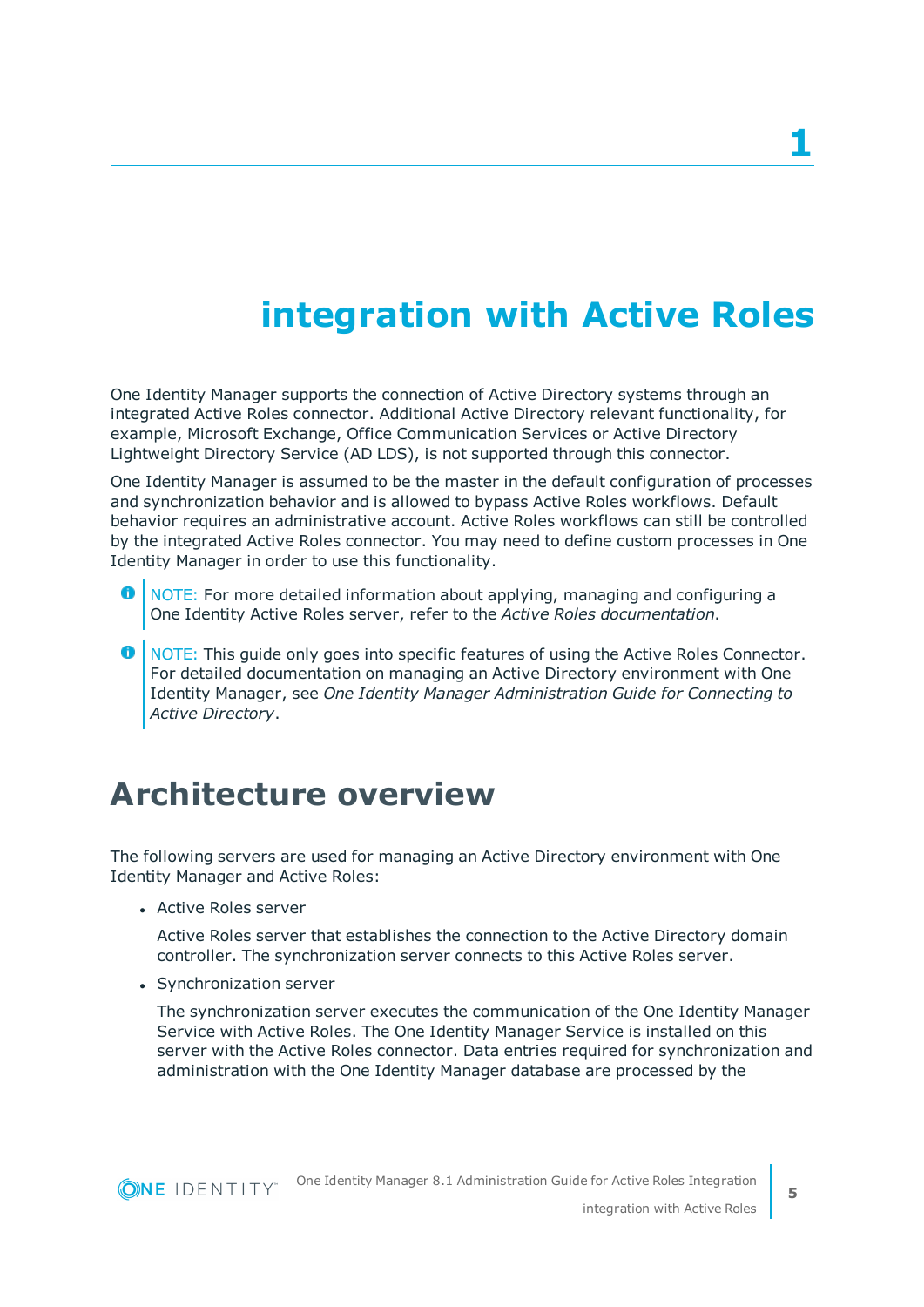synchronization server. The synchronization server connects to the Active Roles server.

The One Identity Manager Active Roles connector uses the Active Roles ADSI interface for communicating with an Active Roles instance. The Active Roles connector is used for synchronization and provisioning Active Directory. The Active Roles connector connects to an Active Roles instance, which then connects to the Active Directory domain controller.



#### **Figure 1: Architecture for synchronization**

## <span id="page-5-0"></span>**Migrating Data between One Identity Manager and Active Roles**

#### **Scenario**

An Active Roles domain managed by Active Directory should be managed with One Identity Manager. Active Roles Self-Service Manager is not implemented.

Select one of the following editions modules when you install the One Identity Manager database:

- One Identity Manager Active Directory Edition
- One Identity Manager

Initial synchronization of Active Directory domains with One Identity Manager must done with the Active Roles connector. All other synchronizations are also done with the Active Roles connector.

• Create a synchronization project with the Synchronization Editor by using the default project template for Active Roles.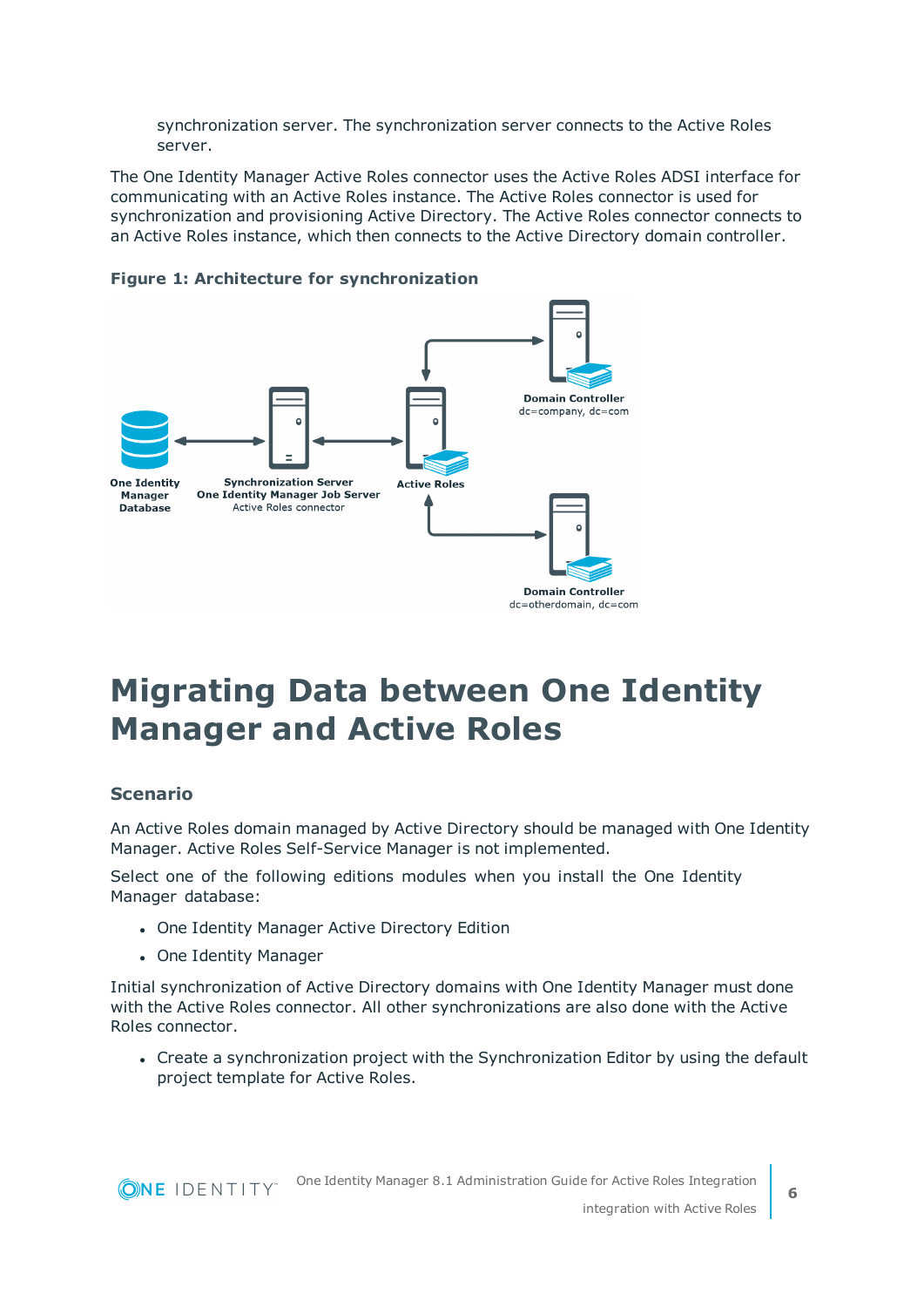#### **Scenario**

An Active Roles domain managed by Active Directory should be managed with One Identity Manager. Active Roles Self-Service Manager is implemented. The functionality should transferred to the One Identity Manager IT Shop.

Select one of the following editions modules when you install the One Identity Manager database:

- One Identity Manager Active Directory Edition
- One Identity Manager

Transfer of Active Roles Self-Service Manager functionality into the One Identity Manager's IT Shop is directly supported in the One Identity ManagerActive Directory Edition. If you are using the One Identity Manager Edition, run the following steps before initial synchronization:

- 1. Set the "QER\Policy\GroupAutoPublish" in the Designer.
- 2. Set the "QER\ITShop\GroupAutoPublish\ADSGroupExcludeList" in the Designer and specify Active Directory groups which are not to be added automatically to the IT Shop.
- 3. Set the "TargetSystem\ADS\ARS\_SSM" in the Designer.
- 4. Compile the database.

Active Directory domain synchronization with One Identity Manager must be done with the Active Roles connector. All other synchronizations are also done with the Active Roles connector.

• Create a synchronization project with the Synchronization Editor by using the default project template for Active Roles.

#### **Scenario**

An Active Directory domain managed by the Active Roles should be managed with One Identity Manager. Active Directory domain synchronization was done with the Active Directory connector until now.

#### *To manage the Active Directory domains with One Identity Active Roles*

- 1. Delete the existing synchronization project in the Synchronization Editor.
- 2. Create a synchronization project with the Synchronization Editor by using the default project template for Active Roles.

#### **Detailed information about this topic**

- Configuring [synchronization](#page-7-0) with Active Directory using One Identity Active [Roles](#page-7-0) on page 8
- Adding Active Directory groups [automatically](#page-23-1) to the IT Shop on page 24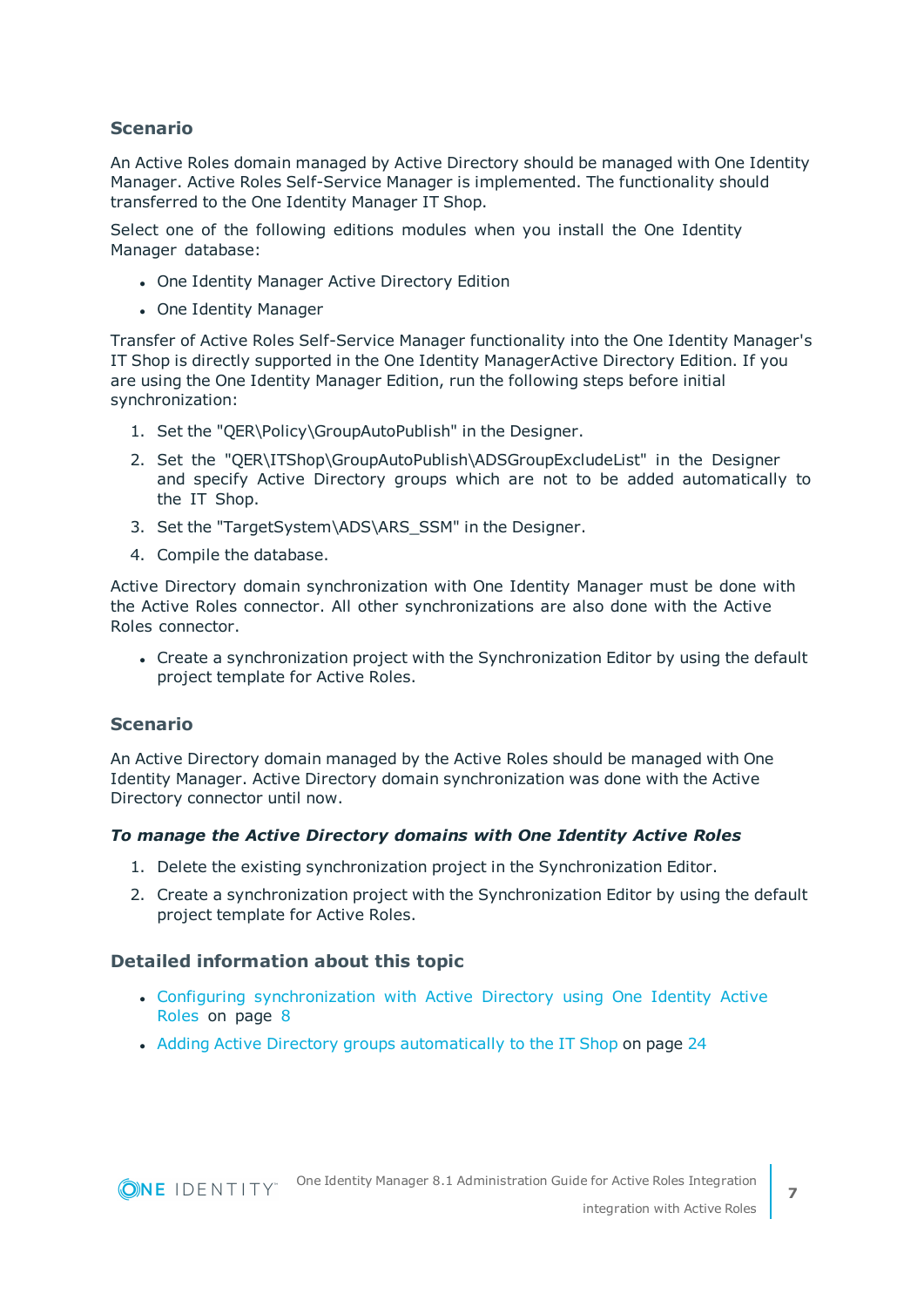# <span id="page-7-0"></span>**Configuring synchronization with Active Directory using One Identity Active Roles**

One Identity Manager supports synchronization with Active Roles versions 6.9, 7.0, and 7.2.

#### *To load objects from an Active Directory environment into the One Identity Manager database for the first time*

- 1. Prepare a user account with sufficient permissions for synchronizing in Active Directory.
- 2. One Identity Manager components for managing Active Directory environments are available if the **TargetSystem | ADS** configuration parameter is enabled.
	- Check whether the configuration parameter is set in the Designer. Otherwise, set the configuration parameter and compile the database.
	- Other configuration parameters are installed when the module is installed. Check the configuration parameters and modify them as necessary to suit your requirements.
- 3. Install and configure a synchronization server and declare the server as Job server in One Identity Manager.
- 4. Transfer of Active Roles Self-Service Manager functionality into One Identity Manager's IT Shop is directly supported in the One Identity ManagerActive Directory Edition. If you are using the One Identity Manager Edition, run the following steps before initial synchronization:
	- a. Enable the **QER | ITShop | GroupAutoPublish** configuration parameter in Designer.
	- b. Enable the **QER | ITShop | GroupAutoPublish | ADSGroupExcludeList** configuration parameter in Designer and specify the Active Directory groups that are not to be added automatically to IT Shop.
	- c. Enable the **TargetSystem | ADS | ARS\_SSM** configuration parameter

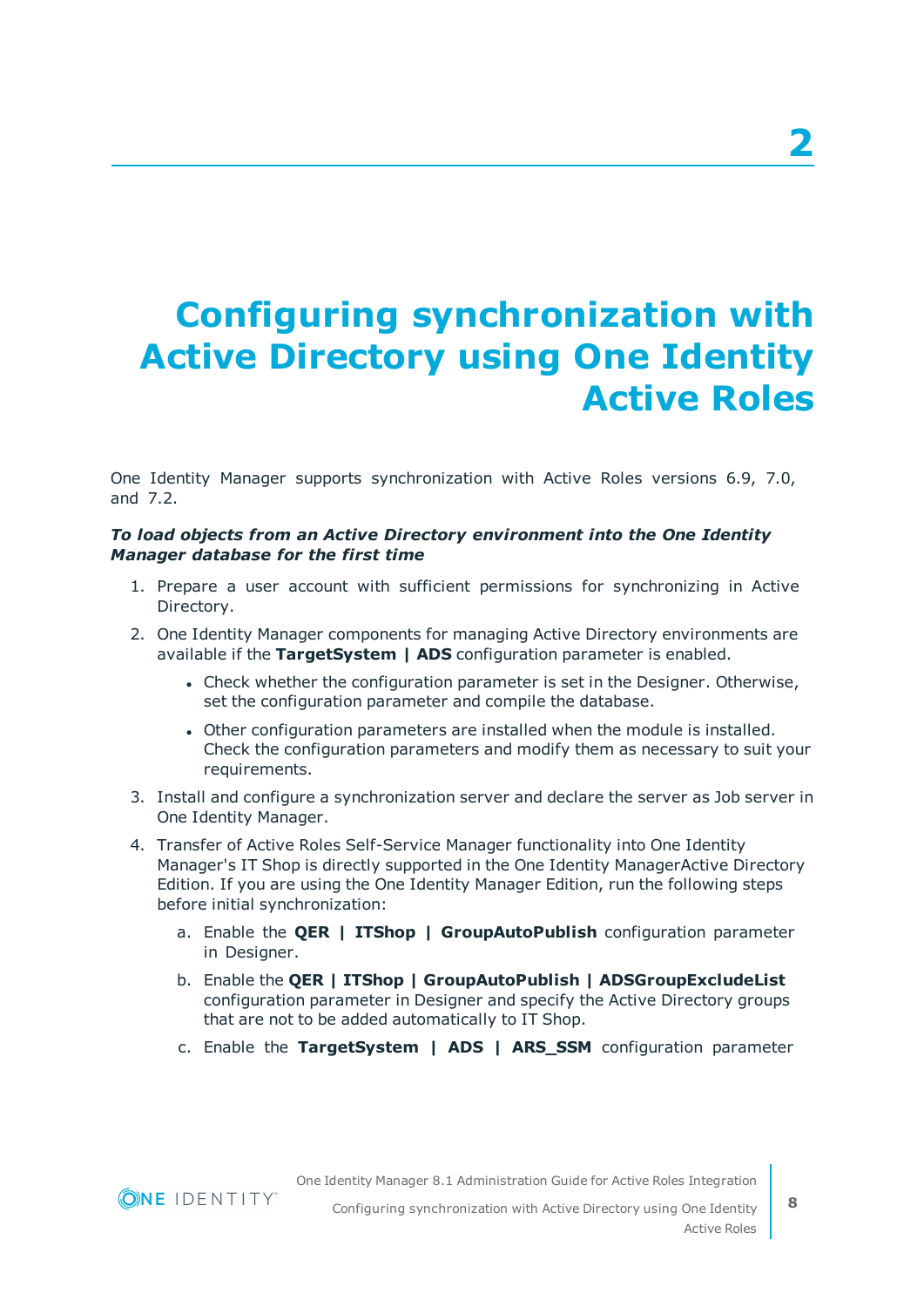- in Designer
- d. Compile the database.
- 5. Create a synchronization project with the Synchronization Editor.

#### **Detailed information about this topic**

- [Migrating](#page-5-0) Data between One Identity Manager and Active Roles on page 6
- One Identity Manager Service access rights required for [synchronizing](#page-8-0) using Active [Roles](#page-8-0) on page 9
- $\cdot$  Setting up the [synchronization](#page-9-0) server on page 10
- Creating a [synchronization](#page-12-0) project for initial synchronization of an Active Directory domain [through](#page-12-0) Active Roles on page 13
- <span id="page-8-0"></span>• Adding Active Directory groups [automatically](#page-23-1) to the IT Shop on page 24

## **One Identity Manager Service access rights required for synchronizing using Active Roles**

It is recommended that you set up a special user account for Active Directory, which is used for connecting to Active Roles through the One Identity Manager Service. Use the Active Roles access template for the configuration. By using access templates, you delegate administration-relevant permissions to an Active Directory user account but without issuing the permissions directly in Active Directory. Refer to your Active Roles documentation for more information about One Identity Active Roles access templates.

The following access templates are suggested for delegating permissions:

- All Objects Read All Properties
- All Objects Full Control

One Identity Manager works without controlling Active Roles workflows. To avoid existing Active Roles workflows, you must add the user account to the Active Roles administrators group. This group is created during Active Roles installation. The name of the group is saved in the registry database under:

- Registration key: HKEY\_Local\_Machine\Software\Aelita\Enterprise Directory Manager
- Value: DSAdministrators

#### **Related Topics**

• [Interaction](#page-18-0) with Active Roles workflows on page 19

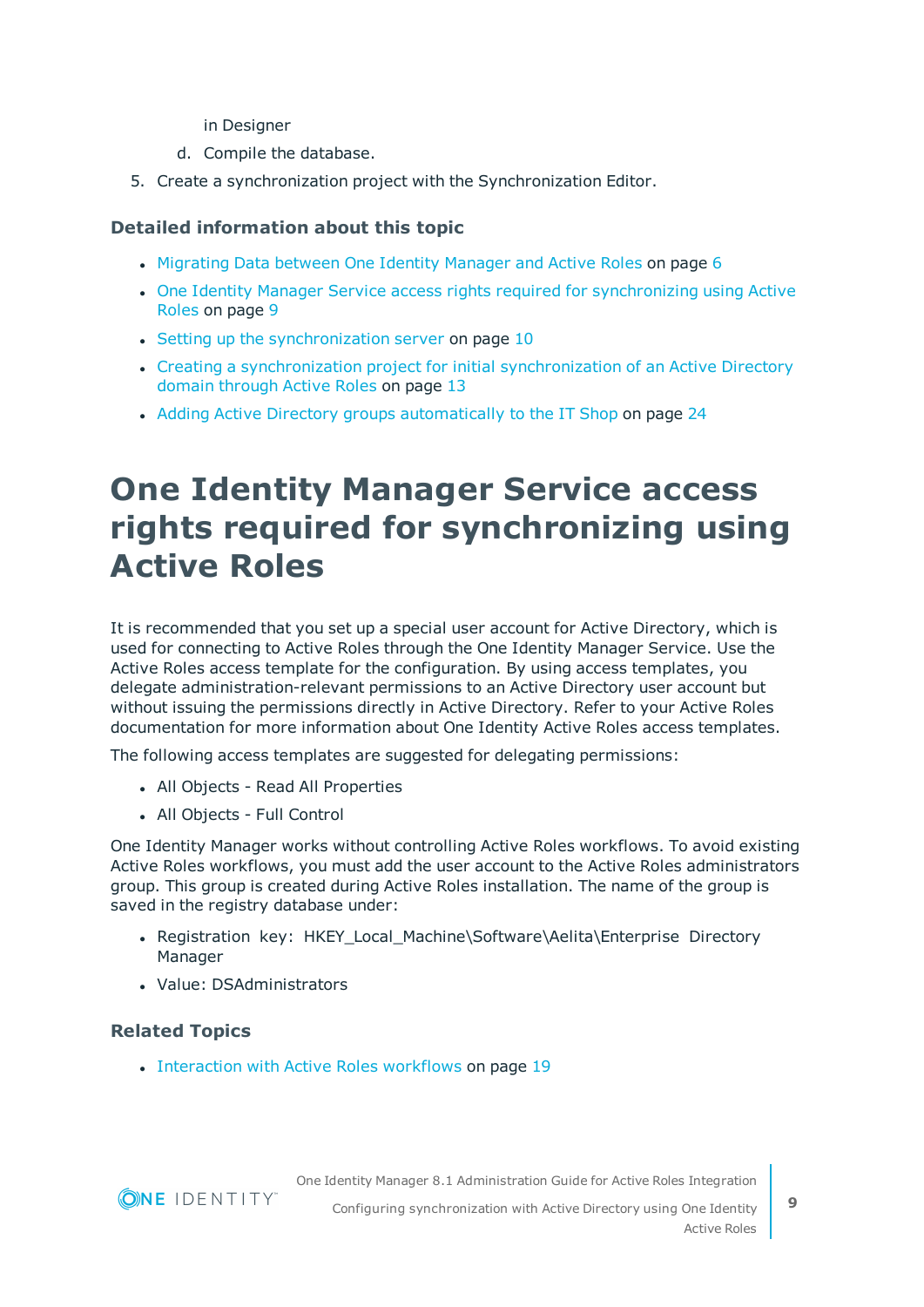## <span id="page-9-0"></span>**Setting up the synchronization server**

To set up synchronization with an Active Directory environment, a server must be available on which the following software is installed:

• Windows Operating system

Following versions are supported:

- Windows Server 2016
- Windows Server 2012 R2
- Windows Server 2012
- Windows Server 2008 R2 (non-Itanium based 64-bit) Service Pack 1 or later
- Microsoft .NET Framework Version 4.7.2 or later

**O** NOTE: Take the target system manufacturer's recommendations into account.

- Windows Installer
- One Identity Active Roles Management Shell for Active Directory (x64)

On 32-bit operating systems, the Active Roles Management Shell for Active Directory (x86) package shall be used.

For installation instructions, refer to your One Identity Active Roles documentation.

- One Identity Manager Service, Active Roles connector
	- Install One Identity Manager components with the installation wizard.
		- 1. Select **Select installation modules with existing database**.
		- 2. Select the machine role **Server | Job server | Active Directory**.
	- NOTE: For existing Active Roles installations:

The One Identity Manager Service can be installed on a server using Active Roles.

All One Identity Manager Service actions are executed against the target system environment on the synchronization server. Data entries required for synchronization and administration with the One Identity Manager database are processed by the synchronization server. The synchronization server must be declared as a Job server in One Identity Manager.

Use the Server Installer to install the One Identity Manager Service. The program executes the following steps:

- Setting up a Job server.
- Specifying machine roles and server function for the Job server.
- Remote installation of One Identity Manager Service components corresponding to the machine roles.

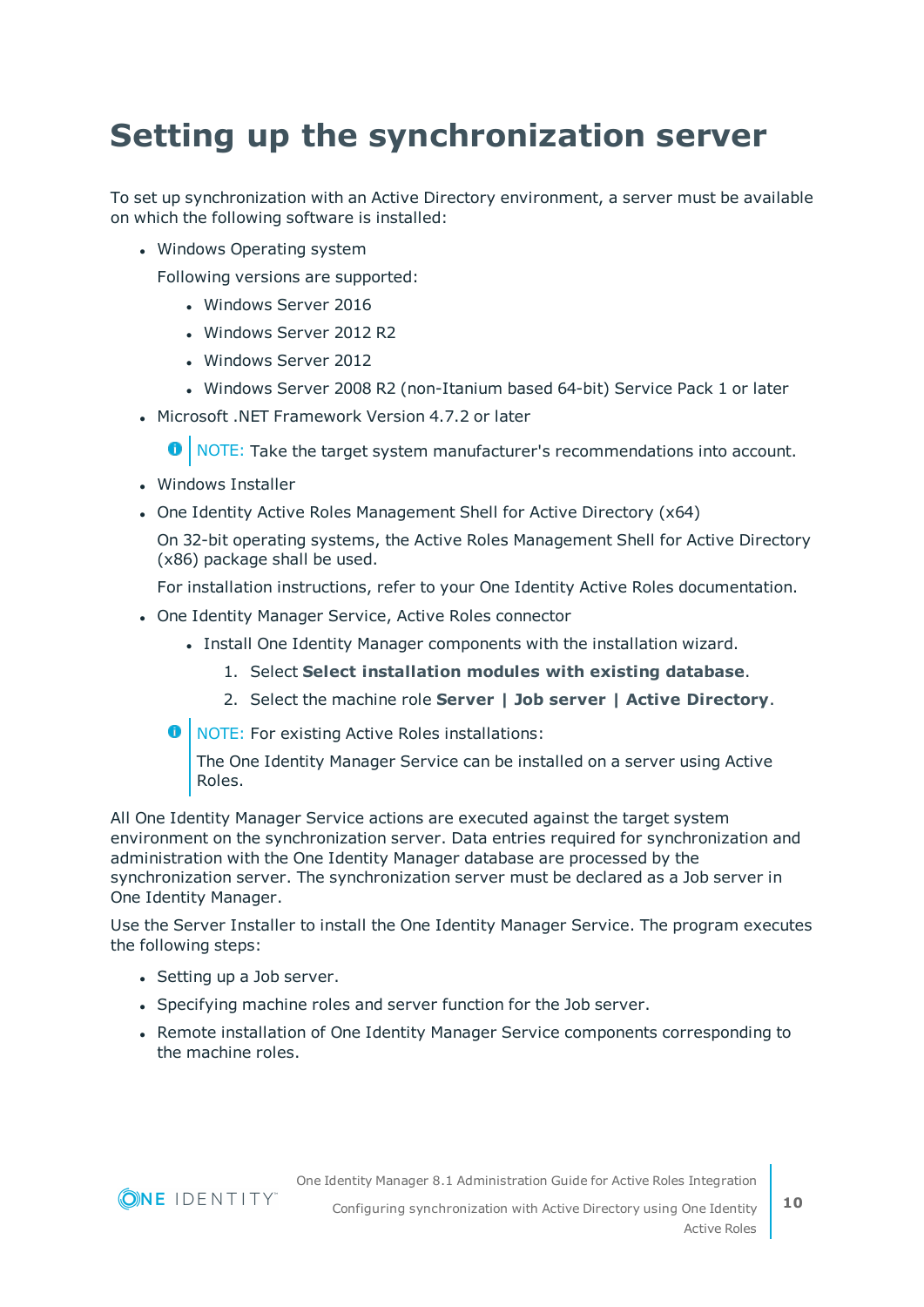- Configuration of One Identity Manager Service.
- Starts the One Identity Manager Service.
- **O** NOTE: The program executes remote installation of the One Identity Manager Service. Local installation of the service is not possible with this program. Remote installation is only supported within a domain or a trusted domain.

For remote installation of One Identity Manager Service, you require an administrative workstation on which the One Identity Manager components are installed. For detailed information about installing a workstation, see the *One Identity Manager Installation Guide*.

#### *To install and configure One Identity Manager Service remotely on a server*

- 1. Start the program Server Installer on your administrative workstation.
- 2. Enter the valid connection credentials for the One Identity Manager database on the **Database connection** page.
- 3. Specify the server on which you want to install One Identity Manager Service on the **Server properties** page.
	- a. Select a Job server from the **Server** menu.

 $-$  OR  $-$ 

To create a new Job server, click **Add**.

b. Enter the following data for the Job server.

#### **Table 1: Job Server Properties**

#### **Property Description**

| Server                 | Job server name.                                                                                                                                                                                                                                                                                                             |
|------------------------|------------------------------------------------------------------------------------------------------------------------------------------------------------------------------------------------------------------------------------------------------------------------------------------------------------------------------|
| Queue                  | Name of the queue to handle the process steps. Each One Identity<br>Manager Service within the network must have a unique queue<br>identifier. The process steps are requested by the job queue<br>using exactly this queue name. The queue identifier is entered in<br>the One Identity Manager Service configuration file. |
| Full<br>server<br>name | Full server name in accordance with DNS syntax.<br>Example:<br><name of="" servers="">.<fully domain="" name="" qualified=""></fully></name>                                                                                                                                                                                 |

**O** NOTE: You can use the **Extended** option to make changes to other properties for the Job server. You can also edit the properties later with Designer.

- 4. Select **Active Directory** on the **Machine roles** page.
- 5. Select **Active Roles connector** on the **Server functions** page.

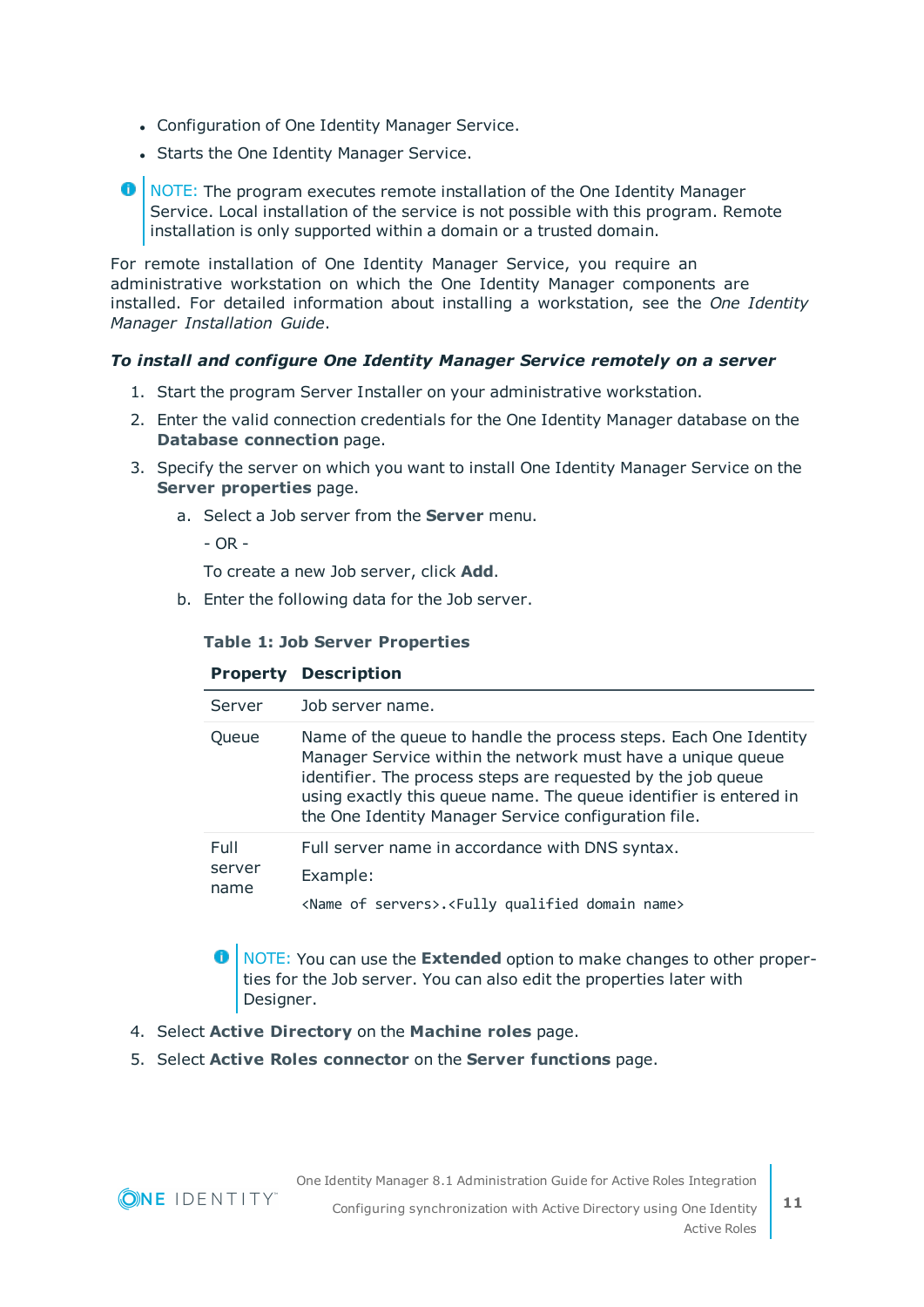- 6. Check the One Identity Manager Service configuration on the **Service settings** page.
	- $\bigcap$  NOTE: The initial service configuration is predefined already. If further changes need to be made to the configuration, you can do this later with the Designer. For detailed information about configuring the service, see the *One Identity Manager Configuration Guide*.
- 7. To configure remote installations, click **Next**.
- 8. Confirm the security prompt with **Yes**.
- 9. Select the directory with the install files on **Select installation source**.
- 10. Select the file with the private key on the page **Select private key file**.

**O** NOTE: This page is only displayed when the database is encrypted.

11. Enter the service's installation data on the **Service access** page.

| Data            | <b>Description</b>                                                     |
|-----------------|------------------------------------------------------------------------|
| Computer        | Server on which to install and start the service from.                 |
|                 | To select a server                                                     |
|                 | $\bullet$ Enter a name for the server.                                 |
|                 | $- OR -$                                                               |
|                 | • Select a entry from the list.                                        |
| Service account | User account data for the One Identity Manager Service.                |
|                 | To enter a user account for the One Identity Manager<br><b>Service</b> |
|                 | • Enter user account, password and password confirmation.              |
| Installation    | Data for the administrative user account to install the service.       |
| account         | To enter an administrative user account for installation               |
|                 | • Enable Advanced.                                                     |
|                 | • Enable Current user.                                                 |
|                 | This uses the user account of the current user.                        |
|                 | $- OR -$                                                               |
|                 | • Enter user account, password and password confirmation.              |

#### **Table 2: Installation Data**

12. Click **Next** to start installing the service.

Installation of the service occurs automatically and may take some time.

13. Click **Finish** on the last page of Server Installer.

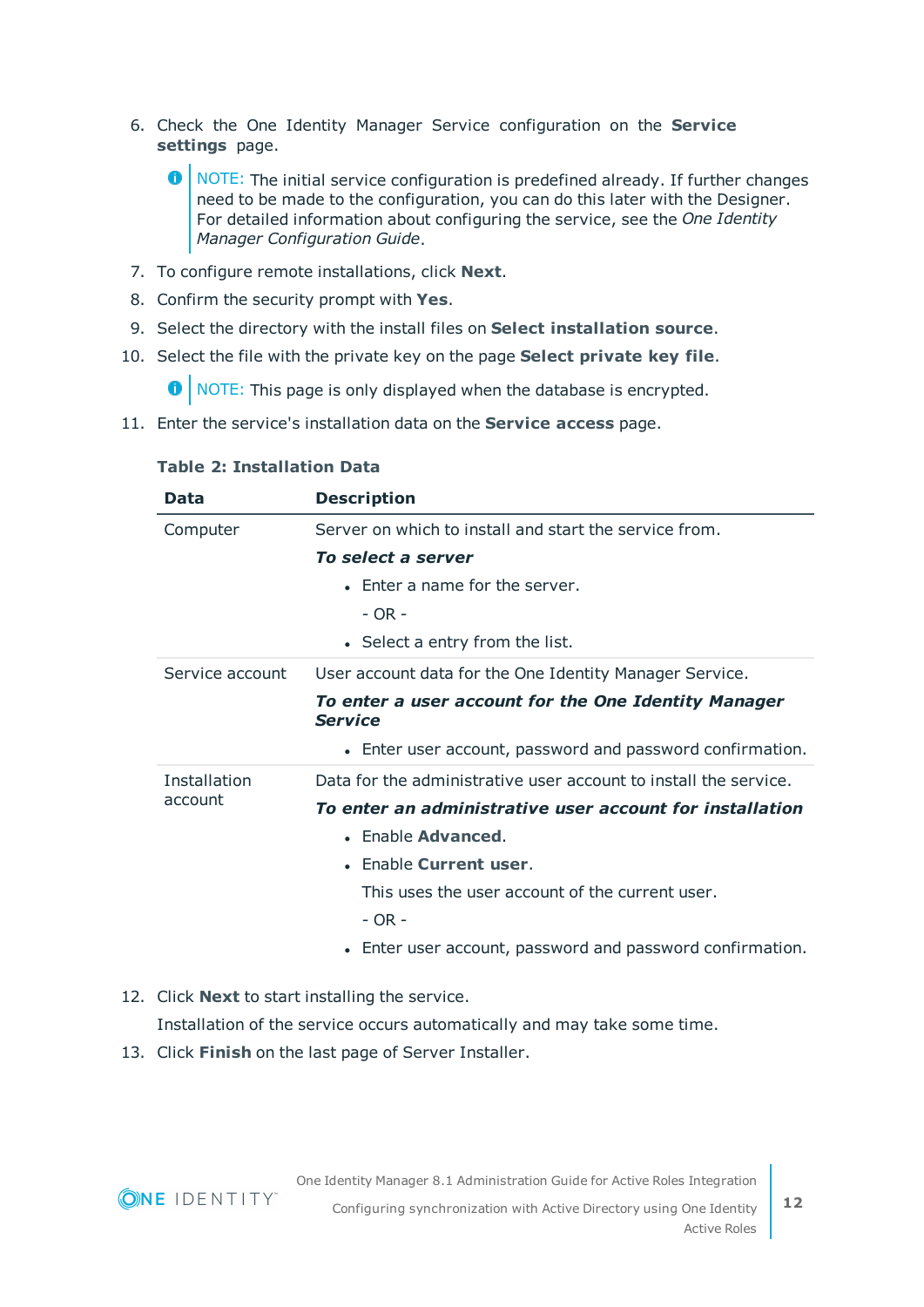NOTE: The service is entered with the name **One Identity Manager Service** in the server service management.

## <span id="page-12-0"></span>**Creating a synchronization project for initial synchronization of an Active Directory domain through Active Roles**

Use Synchronization Editor to configure synchronization between the One Identity Manager database and Active Directory. The following describes the steps for initial configuration of a synchronization project.

After the initial configuration, you can customize and configure workflows within the synchronization project. Use the workflow wizard in the Synchronization Editor for this. The Synchronization Editor also provides different configuration options for a synchronization project.

Have the following information available for setting up a synchronization project.

| <b>Data</b>                                                       | <b>Explanation</b>                                                                                                                                                                                                                                                                   |
|-------------------------------------------------------------------|--------------------------------------------------------------------------------------------------------------------------------------------------------------------------------------------------------------------------------------------------------------------------------------|
| Distinguished<br>name of the<br>domain.                           | Distinguished LDAP domain name                                                                                                                                                                                                                                                       |
|                                                                   | Example:                                                                                                                                                                                                                                                                             |
|                                                                   | DC=Doku, DC=Testlab, DC=dd                                                                                                                                                                                                                                                           |
| User account<br>and password<br>for logging into<br>Active Roles. | User account and password for logging into Active Roles. Make a user<br>account available with sufficient permissions. One Identity Manager<br>Service access rights required for synchronizing using Active Roles on<br>page 9                                                      |
| DNS name of<br>the Active Roles<br>server                         | Full name of the Active Roles server connecting again the<br>synchronization server.<br>Example:                                                                                                                                                                                     |
|                                                                   | Server.Doku.Testlab.dd                                                                                                                                                                                                                                                               |
| Synchronization<br>server for<br>Active<br>Directory              | All One Identity Manager Service actions are executed against the<br>target system environment on the synchronization server. Data entries<br>required for synchronization and administration with the One Identity<br>Manager database are processed by the synchronization server. |
|                                                                   |                                                                                                                                                                                                                                                                                      |
|                                                                   | The One Identity Manager Service must be installed on the<br>synchronization server with the Active Roles connector.                                                                                                                                                                 |
|                                                                   | The synchronization server must be declared as a Job server in One<br>Identity Manager. Use the following properties when you set up the Job                                                                                                                                         |

#### **Table 3: Information Required for Setting up a Synchronization Project**

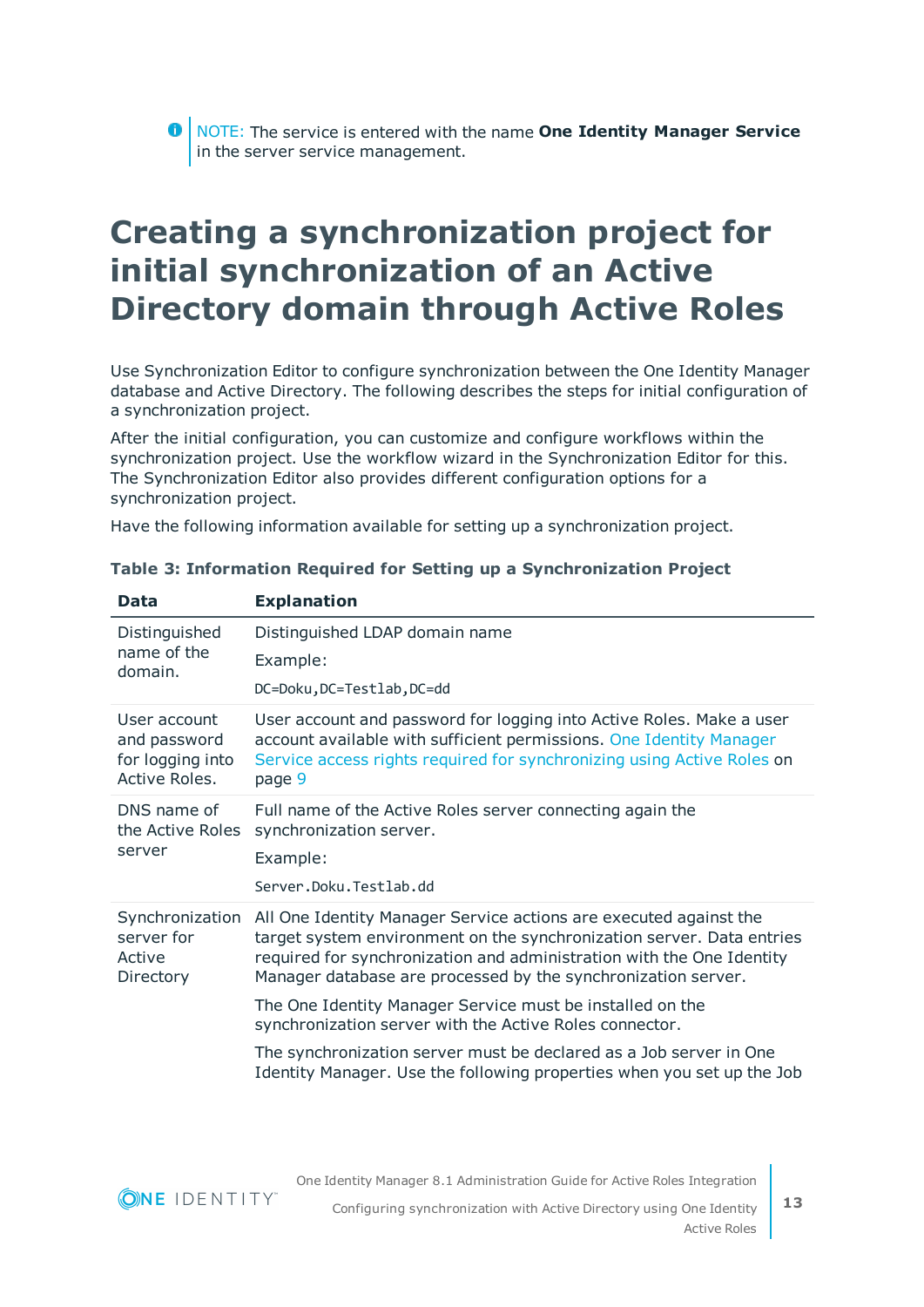| <b>Data</b>                   | <b>Explanation</b>                                                                                                                                                                                                                                                                                                                                                                                                                                                                                                                                                             |                                   |  |
|-------------------------------|--------------------------------------------------------------------------------------------------------------------------------------------------------------------------------------------------------------------------------------------------------------------------------------------------------------------------------------------------------------------------------------------------------------------------------------------------------------------------------------------------------------------------------------------------------------------------------|-----------------------------------|--|
|                               | server.                                                                                                                                                                                                                                                                                                                                                                                                                                                                                                                                                                        |                                   |  |
|                               | Table 4: Additional properties for the Job server                                                                                                                                                                                                                                                                                                                                                                                                                                                                                                                              |                                   |  |
|                               | <b>Property</b>                                                                                                                                                                                                                                                                                                                                                                                                                                                                                                                                                                | <b>Value</b>                      |  |
|                               | Server function                                                                                                                                                                                                                                                                                                                                                                                                                                                                                                                                                                | Active Roles connector            |  |
|                               | Machine role                                                                                                                                                                                                                                                                                                                                                                                                                                                                                                                                                                   | Server/Jobserver/Active Directory |  |
|                               | For more information, see Setting up the synchronization server on<br>page 10.                                                                                                                                                                                                                                                                                                                                                                                                                                                                                                 |                                   |  |
| One Identity                  | • Database server                                                                                                                                                                                                                                                                                                                                                                                                                                                                                                                                                              |                                   |  |
| Manager<br>database           | • Database                                                                                                                                                                                                                                                                                                                                                                                                                                                                                                                                                                     |                                   |  |
| connection data               | • SQL Server Login and password                                                                                                                                                                                                                                                                                                                                                                                                                                                                                                                                                |                                   |  |
|                               | • Specifies whether integrated Windows authentication is used.<br>This type of authentication is not recommended. If you decide to<br>use it anyway, ensure that your environment supports Windows<br>authentication.                                                                                                                                                                                                                                                                                                                                                          |                                   |  |
| Remote connec-<br>tion server | To configure synchronization with a target system, One Identity<br>Manager must load the data from the target system. One Identity<br>Manager communicates directly with target system to do this.<br>Sometimes direct access from the workstation on which the<br>Synchronization Editor is installed is not possible, because of the<br>firewall configuration, for example, or because the workstation does<br>not fulfill the necessary hardware and software requirements. If direct<br>access to the workstation is not possible, you can set up a remote<br>connection. |                                   |  |
|                               | The remote connection server and the workstation must be in the same<br>Active Directory domain.                                                                                                                                                                                                                                                                                                                                                                                                                                                                               |                                   |  |
|                               | Remote connection server configuration:                                                                                                                                                                                                                                                                                                                                                                                                                                                                                                                                        |                                   |  |
|                               | • One Identity Manager Service is started                                                                                                                                                                                                                                                                                                                                                                                                                                                                                                                                      |                                   |  |
|                               | RemoteConnectPlugin is installed                                                                                                                                                                                                                                                                                                                                                                                                                                                                                                                                               |                                   |  |
|                               | • Active Roles connector is installed                                                                                                                                                                                                                                                                                                                                                                                                                                                                                                                                          |                                   |  |
|                               | The remote connection server must be declared as a Job server in One<br>Identity Manager. The Job server name is required.                                                                                                                                                                                                                                                                                                                                                                                                                                                     |                                   |  |

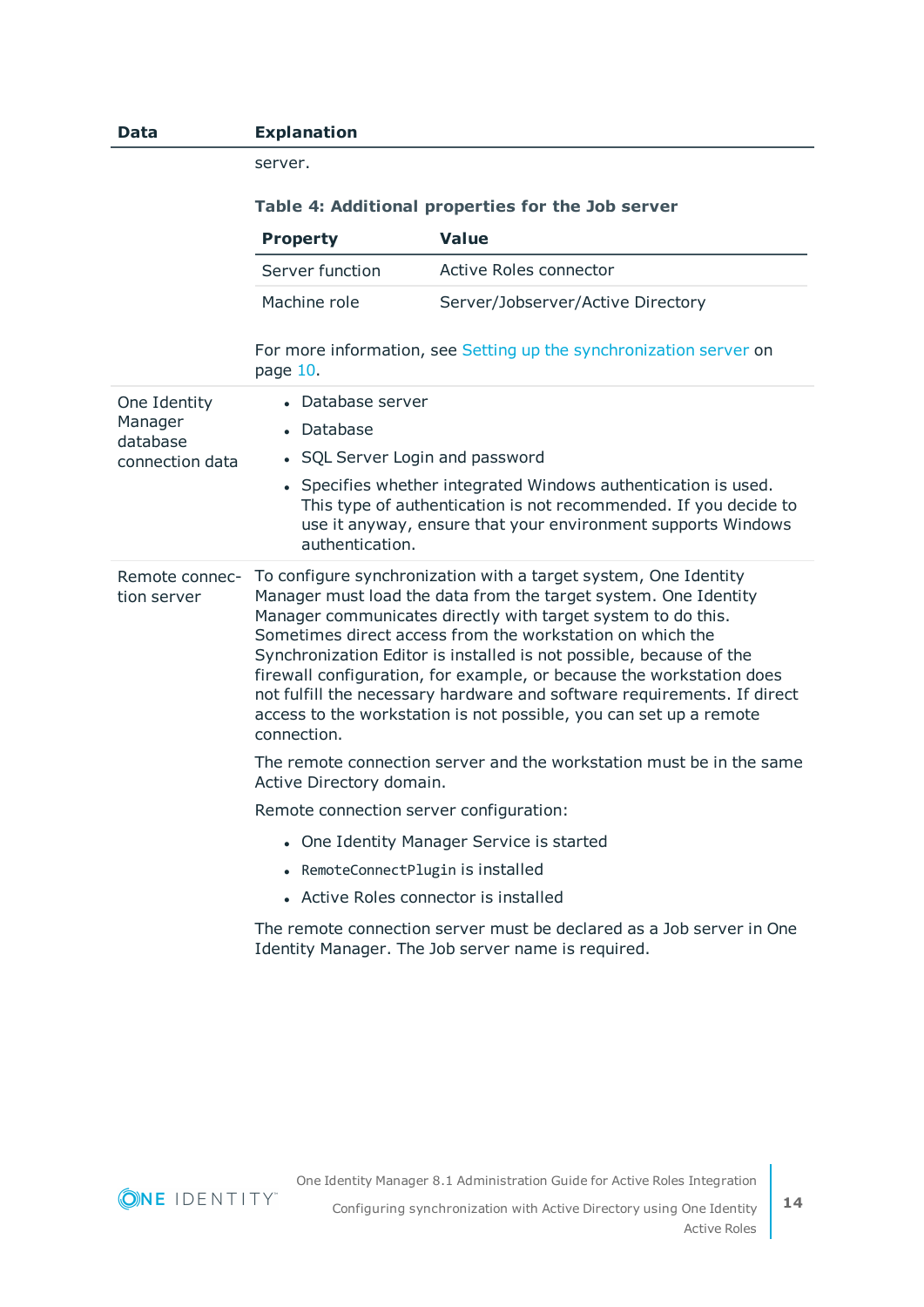$\bullet$ TIP: The remote connection server requires the same configuration as the synchronization server (with regard to the installed software and entitlements). Use the synchronization as remote connection server at the same time, by simply installing the RemoteConnectPlugin as well.

For more detailed information about setting up a remote connection, see the *One Identity Manager Target System Synchronization Reference Guide*.

NOTE: The following sequence describes how to set up a synchronization project if Synchronization Editor is executed in default mode.

If you run the Synchronization Editor in export mode, you can make additional configuration settings. Follow the project wizard instructions through these steps.

#### *To set up an initial synchronization project for an Active Directory domain using Active Roles.*

- 1. Start the Synchronization Editor and log into the One Identity Manager database.
- 2. Select the start page. Click **Start a new synchronization project**. This starts the project wizard.
- 3. Click **Next** on the welcome page.
- 4. Select **Active Roles** connector on the **Choose target system** page.
- 5. Specify how One Identity Manager can access the target system on the **System access** page.
	- If access is possible from the workstation on which you started Synchronization Editor, you do not need to make any settings.
	- If access is not possible from the workstation on which you started Synchronization Editor, you can set up a remote connection.

Enable the **Connect using remote connection server** option and select the server to be used for the connection under **Job server**.

- 6. On the **Target server** page, enter the Active Roles server to which you want to connect.
- 7. Enter the user account and password on the **Credentials** page for accessing Active Roles.
- 8. Select the domain you want to synchronize on the **Domain/root entry selection** page or enter the root entry's distinguished name.
- 9. On the **One Identity Manager Connection** tab, test the data for connecting to the One Identity Manager database. The data is loaded from the connected database.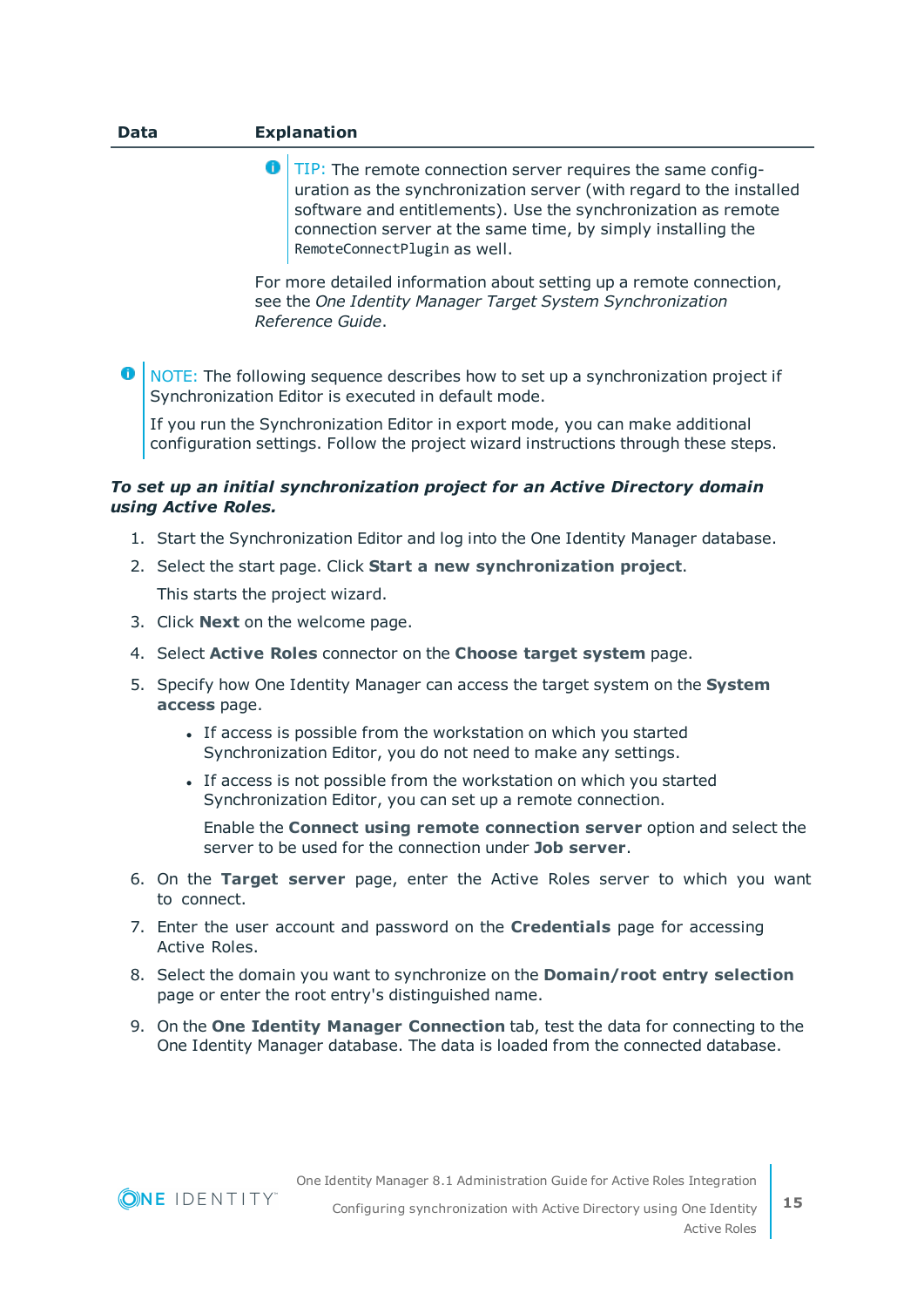Reenter the password.

- $\bullet$ NOTE: If you use an unencrypted One Identity Manager database and have not yet saved any synchronization projects to the database, you need to enter all connection data again. This page is not shown if a synchronization project already exists.
- 10. The wizard loads the target system schema. This may take a few minutes depending on the type of target system access and the size of the target system.
- 11. On the **Restrict target system access** page, you specify how system access should work. You have the following options:

| <b>Option</b>                                                     | <b>Meaning</b>                                                                                                                                               |
|-------------------------------------------------------------------|--------------------------------------------------------------------------------------------------------------------------------------------------------------|
| Read-only access to<br>target system.                             | Specifies whether a synchronization workflow is only to be<br>set up for the initial loading of the target system into the<br>One Identity Manager database. |
|                                                                   | The synchronization workflow has the following<br>characteristics:                                                                                           |
|                                                                   | • Synchronization is in the direction of One Identity<br>Manager.                                                                                            |
|                                                                   | Processing methods in the synchronization steps are<br>only defined for synchronization in the direction of<br><b>One Identity Manager</b>                   |
| Read/write access to<br>target system.<br>Provisioning available. | Specifies whether a provisioning workflow is to be set up<br>in addition to the synchronization workflow for the initial<br>loading of the target system.    |
|                                                                   | The provisioning workflow displays the following<br>characteristics:                                                                                         |
|                                                                   | • Synchronization is in the direction of the Target<br>system.                                                                                               |
|                                                                   | • Processing methods are only defined in the synchron-<br>ization steps for synchronization in the direction of<br>the Target system.                        |
|                                                                   | • Synchronization steps are only created for such<br>schema classes whose schema types have write<br>access.                                                 |

#### **Table 5: Specify target system access**

12. Select the synchronization server to execute synchronization on the **Synchronization server** page.

If the synchronization server is not declared as a Job server in the One Identity Manager database yet, you can add a new Job server.

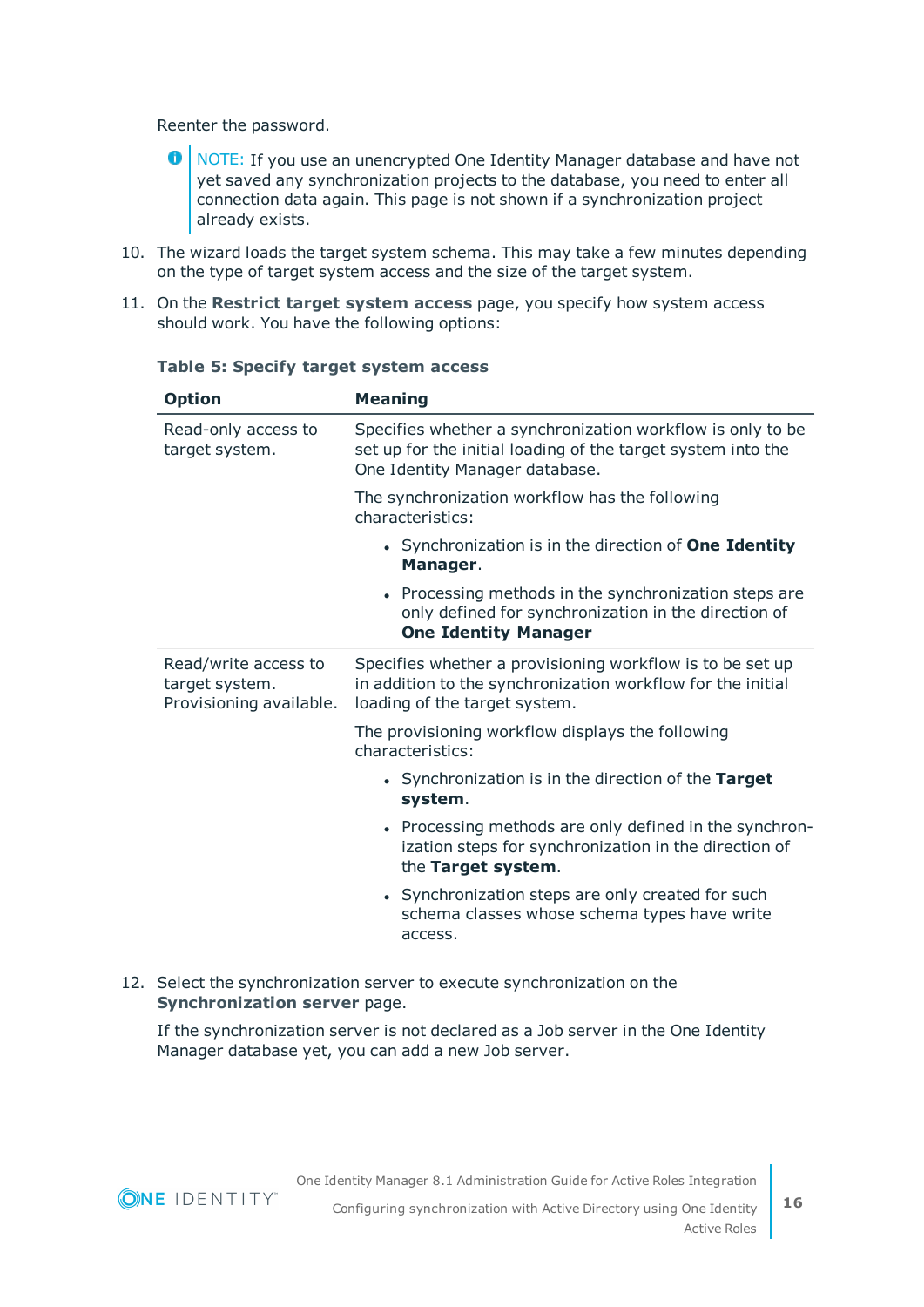- a. Click  $\mathbf{t}$  to add a new Job server.
- b. Enter a name for the Job server and the full server name conforming to DNS syntax.
- c. Click **OK**.

The synchronization server is declared as Job server for the target system in the One Identity Manager database.

**O** NOTE: After you save the synchronization project, ensure that this server is set up as a synchronization server.

13. To close the project wizard, click **Finish**.

This creates and allocates a default schedule for regular synchronization. Enable the schedule for regular synchronization.

The synchronization project is created, saved and enabled immediately.

- 0 NOTE: If you do not want the synchronization project to be activated immediately, disable the **Activate and save the new synchronization project automatically** option. In this case, save the synchronization project manually before closing the Synchronization Editor.
- **O** NOTE: The connection data for the target system is saved in a variable set and can be modified under **Configuration | Variables** in Synchronization Editor.

#### *To configure the content of the synchronization log*

- 1. Open the synchronization project in the Synchronization Editor.
- 2. To configure the synchronization log for target system connection, select the category **Configuration | Target system**.
- 3. To configure the synchronization log for the database connection, select **Configuration | One Identity Manager connection**.
- 4. Select the **General** view and click **Configure**.
- 5. Select the **Synchronization log** view and set **Create synchronization log**.
- 6. Enable the data to be logged.
	- NOTE: Some content generates a particularly large volume of log data. The synchronization log should only contain data required for troubleshooting and other analyses.
- 7. Click **OK**.

#### *To synchronize on a regular basis*

- 1. Open the synchronization project in the Synchronization Editor.
- 2. Select the category **Configuration | Start up configurations**.
- 3. Select a start up configuration in the document view and click **Edit schedule**.
- 4. Edit the schedule properties.

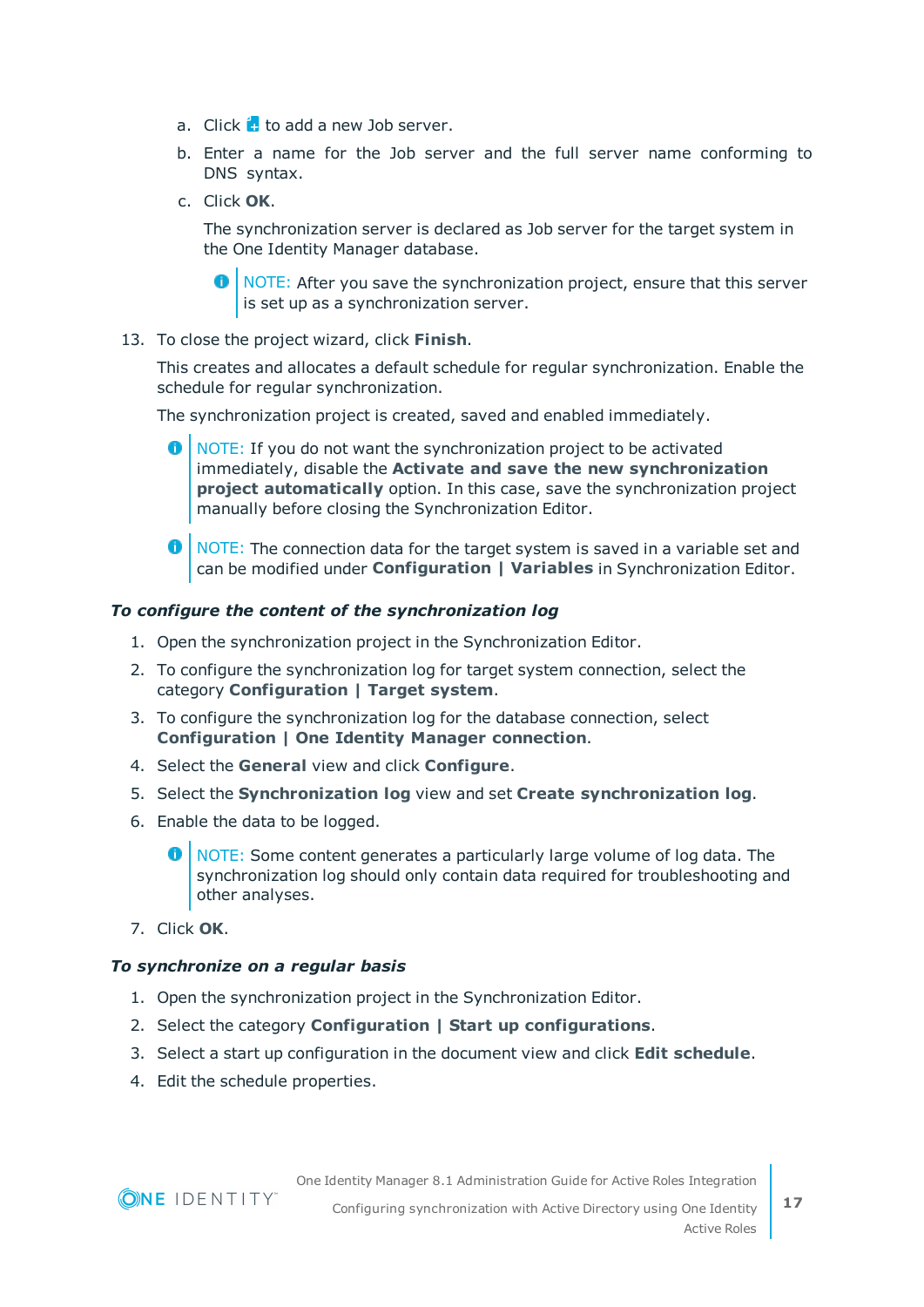- 5. To enable the schedule, click **Activate**.
- 6. Click **OK**.

#### *To start initial synchronization manually*

- 1. Open the synchronization project in the Synchronization Editor.
- 2. Select the category **Configuration | Start up configurations**.
- 3. Select a start up configuration in the document view and click **Execute**.
- 4. Confirm the security prompt with **Yes**.

#### **O** | NOTE:

Following a synchronization, employees are automatically created for the user accounts in the default installation. If an account definition for the domain is not yet known at the time of synchronization, user accounts are linked with employees. However, account definitions are not assigned. The user accounts are therefore in a **Linked** state.

To manage the user accounts using account definitions, assign an account definition and a manage level to these user accounts.

#### *To select user accounts through account definitions*

- 1. Create an account definition.
- 2. Assign an account definition to the domain.
- 3. Assign the account definition and manage level to user accounts in **linked** status.
	- a. In Manager, select **Active Directory | User accounts | Linked but not configured | <Domain>**.

 $- OR -$ 

In Manager, select **Active Directory | Contacts | Linked but not configured | <Domain>**.

b. Select **Assign account definition to linked accounts**.

#### **Related Topics**

- Setting up the [synchronization](#page-9-0) server on page  $10$
- One Identity Manager Service access rights required for [synchronizing](#page-8-0) using Active [Roles](#page-8-0) on page 9
- [Appendix:](#page-34-0) Default project template for Active Roles on page 35

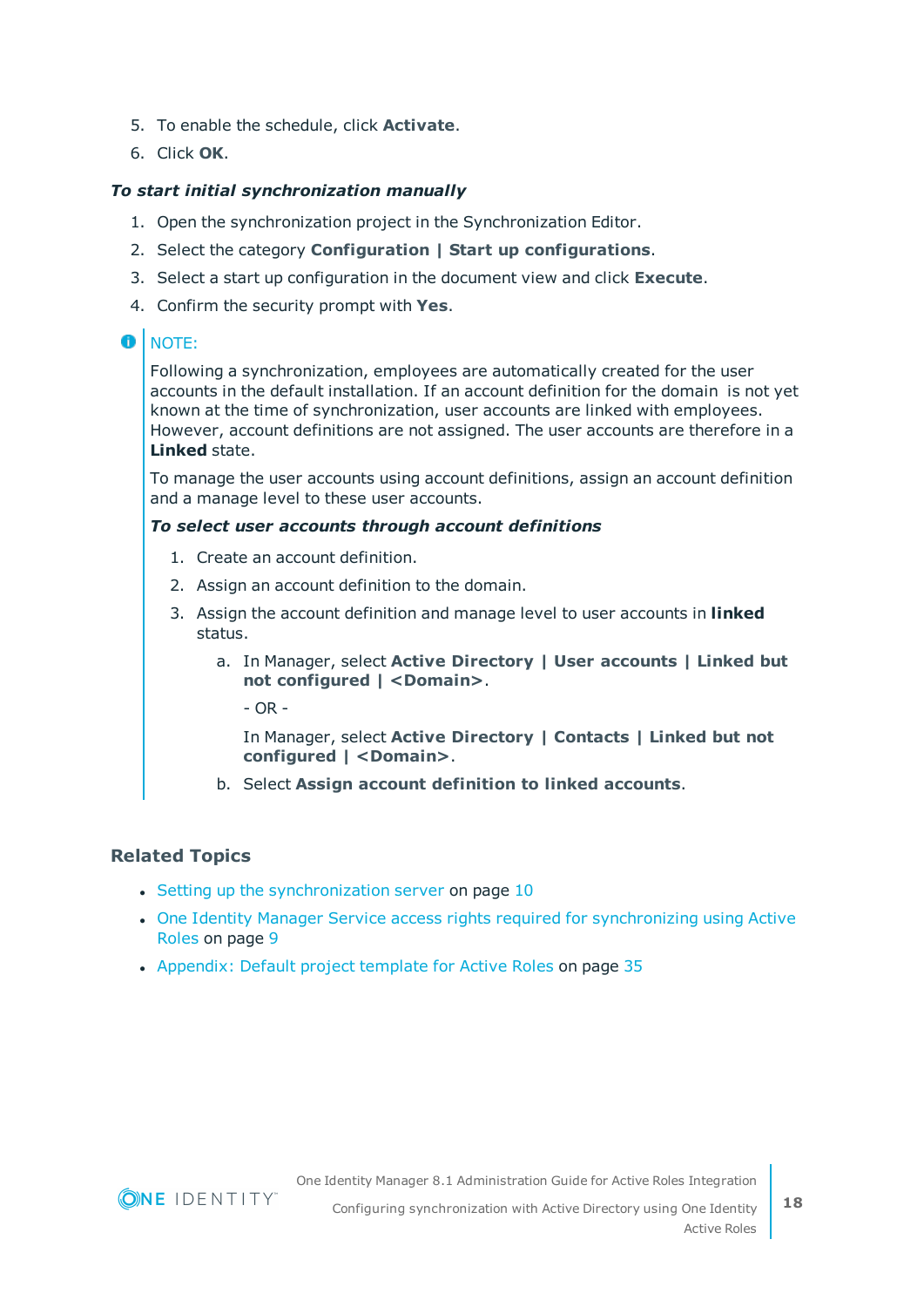## <span id="page-18-0"></span>**Interaction with Active Roles workflows**

In the default configuration of processes and synchronization behavior, the integrated Active Roles connector works without input from Active Roles workflows. Changes are published immediately in Active Directory. An administrative user account. which is member in the Active Roles group is required for default behavior.

The Active Roles connector integrated in One Identity Manager does, however, allow Active Roles workflows to be controlled. That means, every operation in the Active Roles that is linked to a workflow starts that workflow.

You may have to customize processes so that they wait for the execution of workflows and therefore also the execution of changes in Active Roles if the Active Directory connector is supposed to trigger workflows. This is necessary because the One Identity Manager processes defined in the Active Directory are executed synchronously. The Active Roles connector is provided with additional functions to support you when querying the status of workflows.

The domain configuration and One Identity Manager Service user account permissions determine whether workflows are triggered.

**O** NOTE: If the One Identity Manager Service's user account is a member in the Active Roles administrators group, workflows are always bypassed irrespective of the option setting.

For more information about Active Roles workflows, refer to your One Identity Active Roles documentation.

The following table show the correlation.

#### **Table 6: Correlation to Active Roles workflow control**

| <b>User Account</b><br>Member of the<br><b>Active Roles Admin-</b><br>istrators? | <b>Option</b><br><execute<br><b>Active Roles</b><br/>workflows&gt;<br/>Set?</execute<br> | <b>Operation</b><br><b>Linked with</b><br><b>Active Roles</b><br>Workflows? | <b>Result</b>    |
|----------------------------------------------------------------------------------|------------------------------------------------------------------------------------------|-----------------------------------------------------------------------------|------------------|
| Yes                                                                              | Yes                                                                                      | Nο                                                                          | The operation is |

**ONE IDENTITY**<sup>-</sup> One Identity Manager 8.1 Administration Guide for Active Roles Integration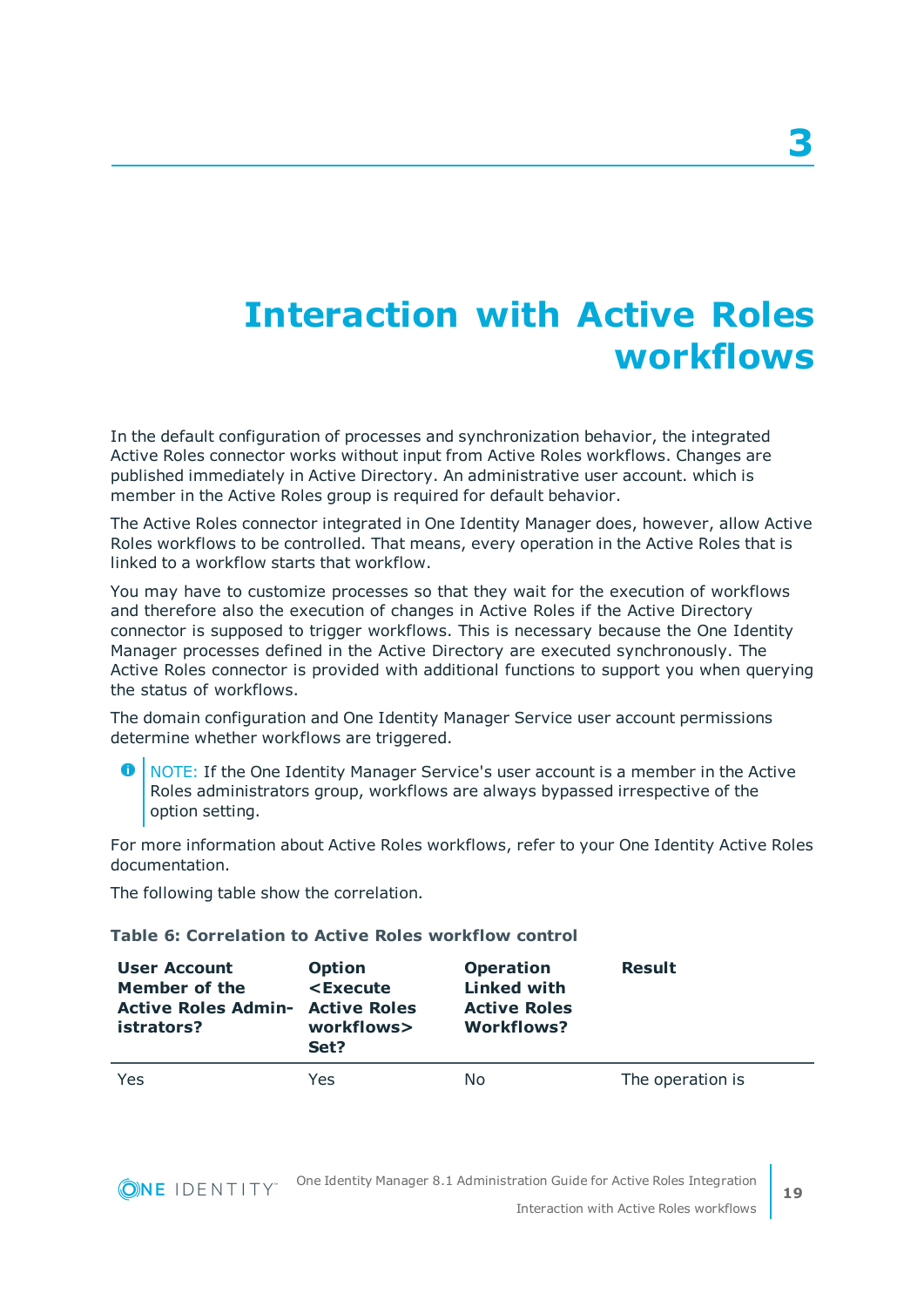| <b>User Account</b><br>Member of the<br><b>Active Roles Admin-</b><br>istrators? | <b>Option</b><br><execute<br><b>Active Roles</b><br/>workflows&gt;<br/>Set?</execute<br> | <b>Operation</b><br><b>Linked with</b><br><b>Active Roles</b><br><b>Workflows?</b> | <b>Result</b>                                                                |
|----------------------------------------------------------------------------------|------------------------------------------------------------------------------------------|------------------------------------------------------------------------------------|------------------------------------------------------------------------------|
|                                                                                  |                                                                                          |                                                                                    | executed immediately.                                                        |
| Yes                                                                              | <b>No</b>                                                                                | <b>No</b>                                                                          | The operation is<br>executed immediately.                                    |
| Yes                                                                              | Yes                                                                                      | Yes                                                                                | The operation is<br>executed immediately<br>without input from<br>workflows. |
| Yes                                                                              | <b>No</b>                                                                                | Yes                                                                                | The operation is<br>executed immediately<br>without input from<br>workflows. |
| <b>No</b>                                                                        | Yes                                                                                      | <b>No</b>                                                                          | The operation is<br>executed immediately.                                    |
| <b>No</b>                                                                        | <b>No</b>                                                                                | <b>No</b>                                                                          | The operation is<br>executed immediately.                                    |
| <b>No</b>                                                                        | Yes                                                                                      | Yes                                                                                | The Operation triggers<br>workflows and depends<br>on the final status.      |
| <b>No</b>                                                                        | <b>No</b>                                                                                | Yes                                                                                | The operation is<br>aborted with an error<br>message.                        |

#### **Related Topics**

- [Extensions](#page-19-0) for the use of Active Roles workflows on page 20
- [Operation](#page-21-0) ID and status on page 22
- Additional virtual [properties](#page-21-1) in the schema on page 22
- One Identity Manager Service access rights required for [synchronizing](#page-8-0) using Active [Roles](#page-8-0) on page 9

## <span id="page-19-0"></span>**Extensions for the use of Active Roles workflows**

NOTE: The Synchronization Editor sets up the domains in the One Identity Manager Œ database.

**ONE IDENTITY**<sup>®</sup> One Identity Manager 8.1 Administration Guide for Active Roles Integration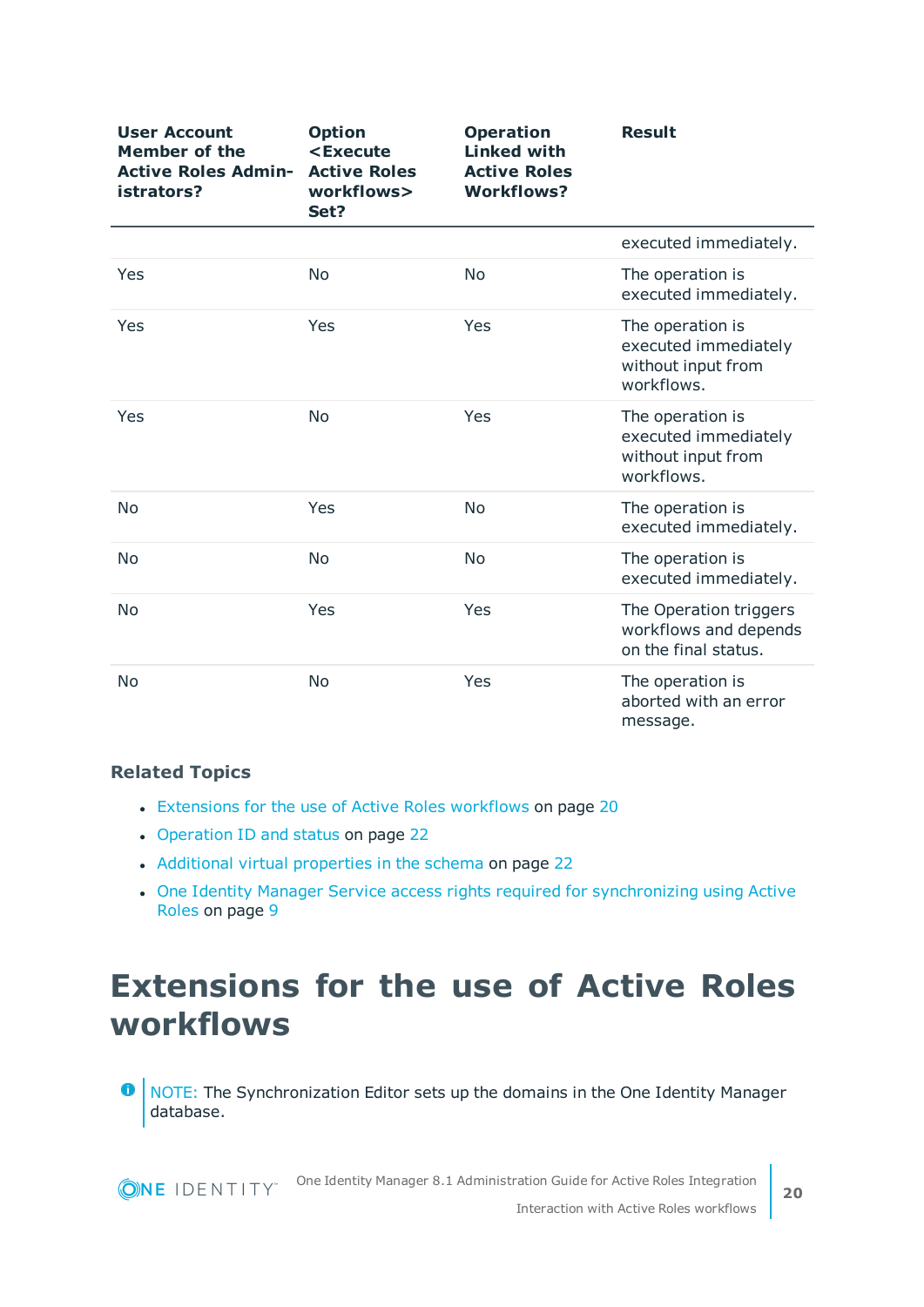#### *To edit master data for an Active Directory domain*

- 1. Select the category **Active Directory | Domains**.
- 2. Select the domain in the result list and run the task **Change master data**.
- 3. Enter the following data for utilizing workflows on the **Active Roles** tab.

#### **Table 7: Extended properties for applying Active Roles workflows**

| <b>Property</b>                                       |                                                                                                                                                                              | <b>Description</b>                                                                                                                                                                                                     |
|-------------------------------------------------------|------------------------------------------------------------------------------------------------------------------------------------------------------------------------------|------------------------------------------------------------------------------------------------------------------------------------------------------------------------------------------------------------------------|
| Execute Active<br>Roles workflows                     | Specifies whether Active Roles workflows should be executed.<br>For more information about Active Roles workflows, refer to<br>your One Identity Active Roles documentation. |                                                                                                                                                                                                                        |
|                                                       |                                                                                                                                                                              | If this option is set, Active Roles workflows can be controlled by<br>the integrated Active Roles connector. You may need to define<br>custom processes in One Identity Manager in order to use this<br>functionality. |
|                                                       |                                                                                                                                                                              | If this option is not set, One Identity Manager works without<br>input from Active Roles workflows (default configuration).<br>Default behavior requires an administrative account.                                    |
|                                                       |                                                                                                                                                                              | <b>O</b> NOTE: If the One Identity Manager Service user account is<br>a member in the Active Roles administrators group, Active<br>Roles workflows are always bypassed independent of the<br>option.                   |
| User accounts<br>deleted by Active<br>Roles workflows | Specifies whether user accounts above deprovisioning<br>workflows are deleted in Active Roles.                                                                               |                                                                                                                                                                                                                        |
| Groups deleted<br>by Active Roles<br>workflowsGroups  | Specifies whether groups are deleted in Active Roles through<br>deprovisioning workflows.                                                                                    |                                                                                                                                                                                                                        |

4. Save the changes.

#### **Related Topics**

- One Identity Manager Service access rights required for [synchronizing](#page-8-0) using Active [Roles](#page-8-0) on page 9
- [Interaction](#page-18-0) with Active Roles workflows on page 19
- [Deprovisioning](#page-28-0) Active Directory user accounts and Active Directory groups on [page](#page-28-0) 29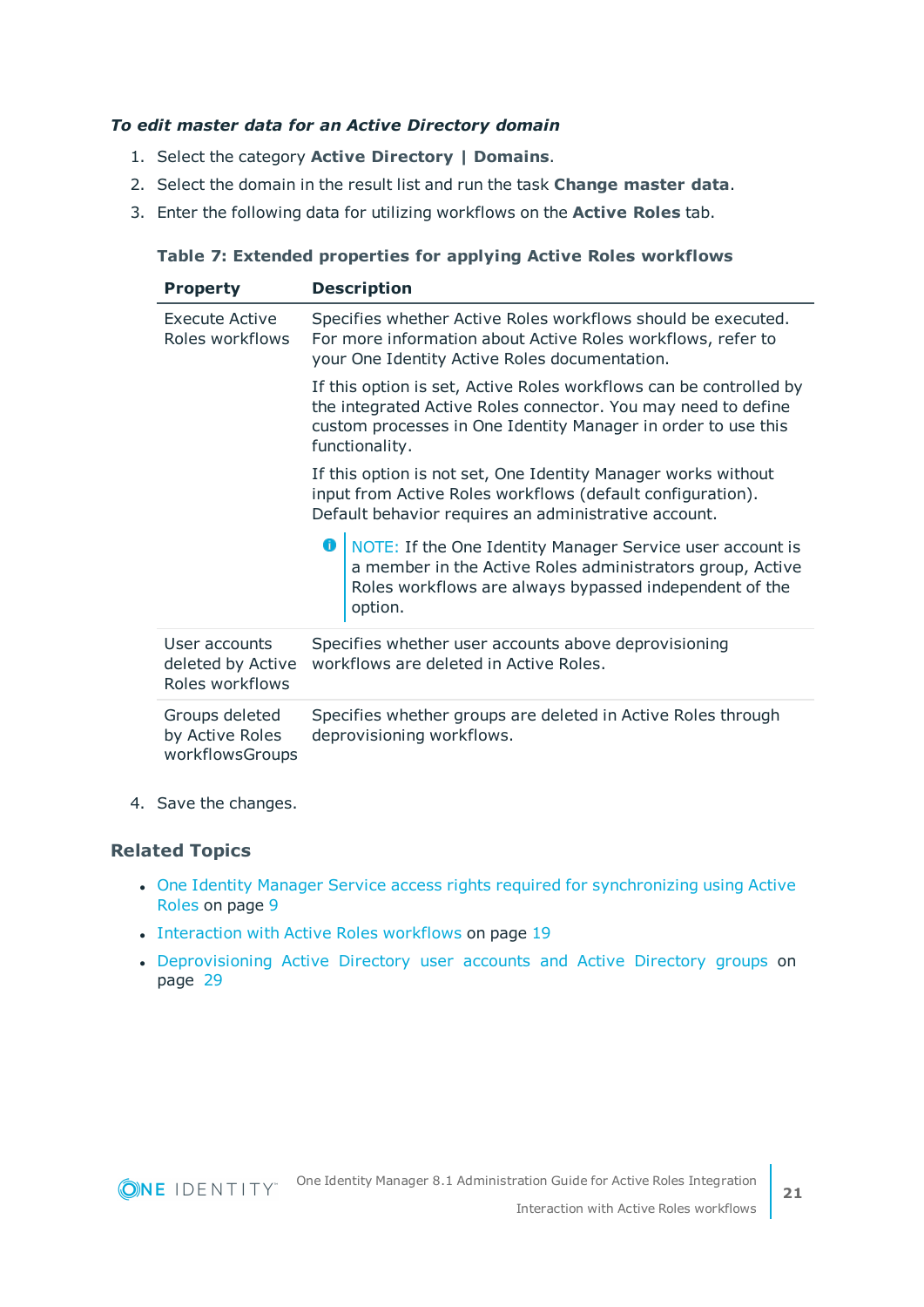## <span id="page-21-0"></span>**Operation ID and status**

The ID found by the Active Directory connector is returned in the "LastOperationID" output parameter of each change operation in Active Roles. The operation status passed from Active Roles is returned in the "LastOperationStatus" parameter. If no workflow is triggered and the operation is successful, the status "Completed" is returned. If a workflow is triggered, then the status "Pending" is returned. You can use these task parameters in follow-up processes to wait for the workflows to be executed.

## <span id="page-21-1"></span>**Additional virtual properties in the schema**

The Active Roles schema is provided with additional virtual properties for querying the current status of workflows.

**O** NOTE: Virtual properties do not require any extension to the Active Directory schema. Active Roles behaves as though these properties really exist.

These virtual properties are defined as "read-only" and exist for all objects but are not mapped in the default project template. To use this functionality, you must adapt the custom mapping.

When the properties are read, the Active Roles connector executes an "OperationSearchRequest" call to Active Roles. To limit the impact on performance, the result of the queries is held for 30 seconds in cache.

#### **Table 8: Virtual properties for the Active Roles connector**

| <b>Property</b>    | <b>Description</b>                                                                                                                                                    |
|--------------------|-----------------------------------------------------------------------------------------------------------------------------------------------------------------------|
| vrtLastOperationID | ID of the last operation in Active Roles.                                                                                                                             |
|                    | vrtLastOperationStatus ID of the last operation in Active Roles. Possible statuses are<br>"Unknown", "Pending", "Completed", "Rejected", "Failed", and<br>"Canceled". |

For more information see your One Identity Active Roles documentation.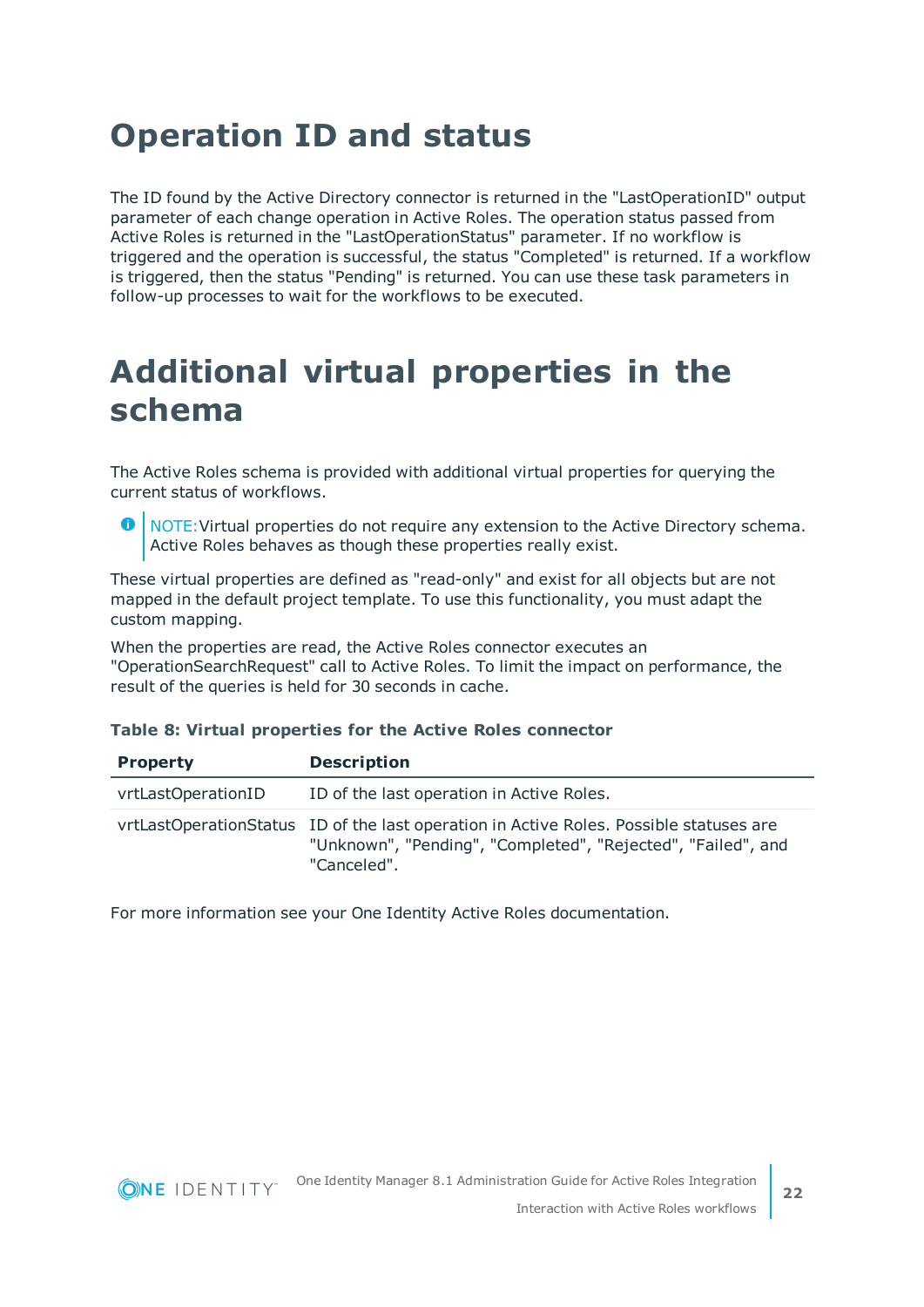## <span id="page-22-0"></span>**Interaction with Active Roles policies**

When you are defining templates in One Identity Manager, you need to take the policies defined in Active Roles into account. Values generated in One Identity Manager are passed to the Active Roles connector without checking adherence to the Active Roles policies. If the values that are passed violate the Active Roles policies, the entire process fails. To prevent this, you need to customize the One Identity Manager templates for Active Roles.

Refer to your Active Roles documentation for more information about One Identity Active Roles policies.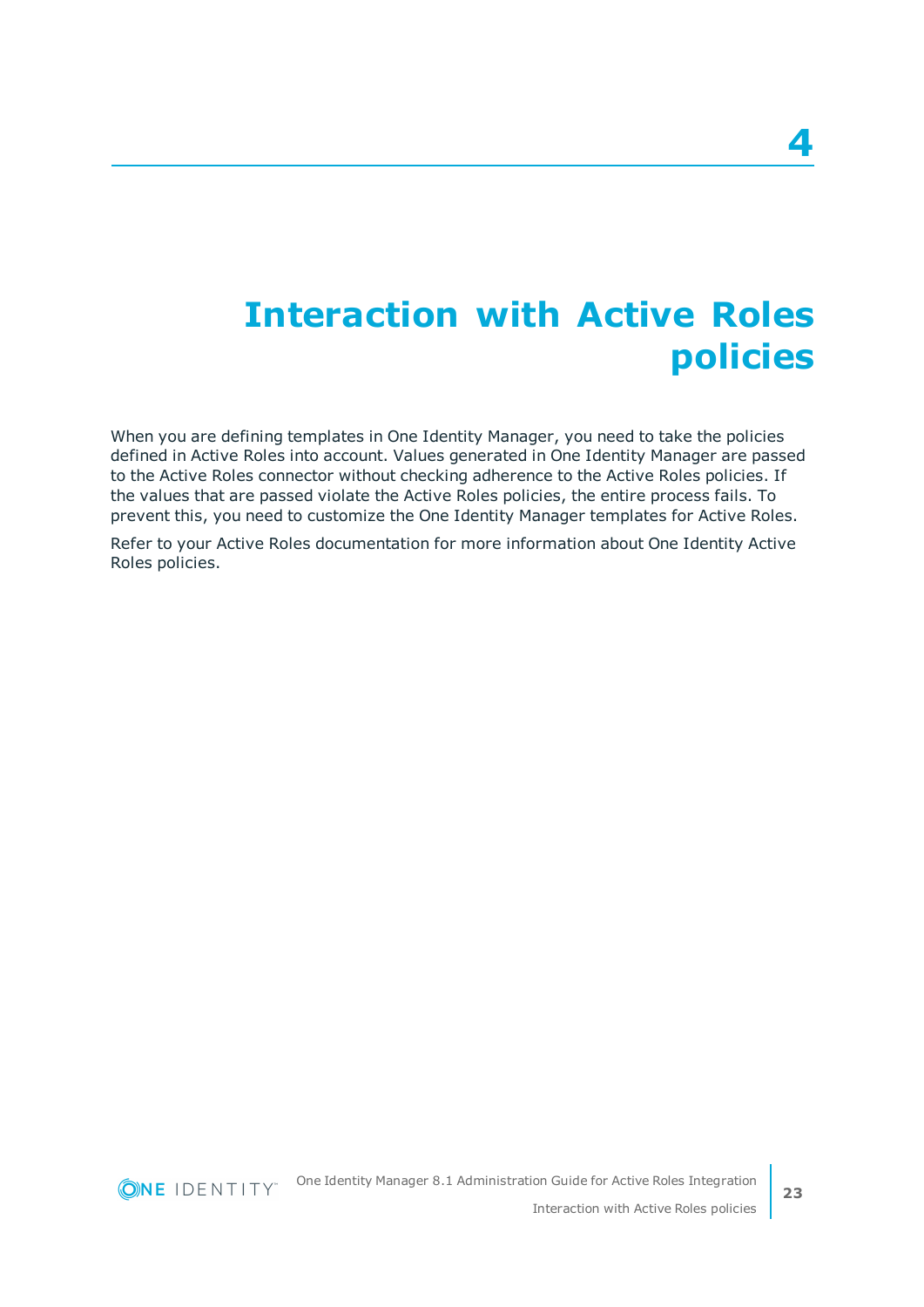## <span id="page-23-0"></span>**Managing Active Directory objects**

You can set up organizational units in a hierarchical container structure in One Identity Manager. Organizational units (divisions or departments) are used to logically organize Active Directory objects like user accounts and groups, thus simplifying administration.

6 NOTE: In the following, you are provided with details about the special features of managing Active Directory objects using Active Roles. See the documentation for managing Active Directory with One Identity Manager in the One Identity Manager Administration Guide for Connecting to Active Directory.

#### **Detailed information about this topic**

- Adding Active Directory groups [automatically](#page-23-1) to the IT Shop on page 24
- Creating new Active [Directory](#page-25-0) groups through the Web Portal on page 26
- Active Roles specific [extensions](#page-26-0) for Active Directory groups on page 27
- [Deprovisioning](#page-28-0) Active Directory user accounts and Active Directory groups on [page](#page-28-0) 29
- Restoring [deprovisioned](#page-31-0) Active Directory user accounts and Active Directory groups in One Identity [Manager](#page-31-0) on page 32

### <span id="page-23-1"></span>**Adding Active Directory groups automatically to the IT Shop**

#### **Table 9: Configuration parameter for automatically add groups in the IT Shop**

| Configuration<br>parameter         | <b>Description</b>                                                                                                                                                                                                                                             |
|------------------------------------|----------------------------------------------------------------------------------------------------------------------------------------------------------------------------------------------------------------------------------------------------------------|
| QER   ITShop  <br>GroupAutoPublish | Preprocessor relevant configuration parameter for automatically<br>adding groups to the IT Shop. This configuration parameter<br>specifies whether all Active Directory and SharePoint target<br>system groups are automatically added to the IT Shop. Changes |

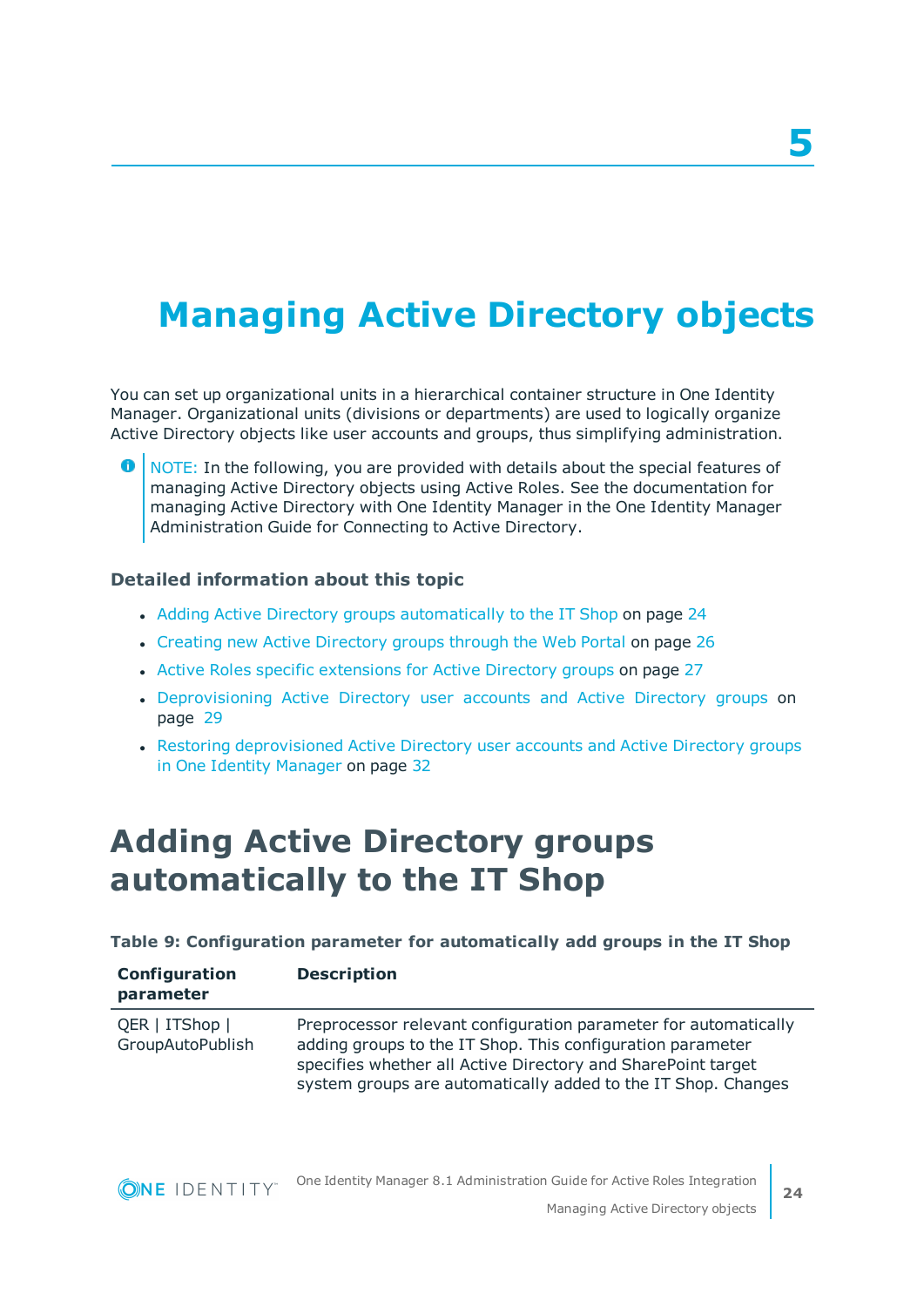| Configuration<br>parameter                                  | <b>Description</b>                                                                                                                                                                                                                                                                                                             |
|-------------------------------------------------------------|--------------------------------------------------------------------------------------------------------------------------------------------------------------------------------------------------------------------------------------------------------------------------------------------------------------------------------|
|                                                             | to the parameter require recompiling the database.                                                                                                                                                                                                                                                                             |
| QER   ITShop  <br>GroupAutoPublish  <br>ADSGroupExcludeList | This configuration parameter contains a list of all Active Directory<br>groups for which automatic IT Shop assignment should not take<br>place. Names are listed in a pipe ( ) delimited list that is handled<br>as a regular search pattern.<br>Example:<br>.*Administrator.* Exchange.* .*Admins .*Operators IIS IUSRS       |
| TargetSystem   ADS<br>  ARS SSM                             | Preprocessor relevant configuration parameter for controlling the<br>database model components for Active Roles Self-Service<br>Management in the One Identity Manager IT Shop. If the<br>parameter is set, Self-Service Management components are<br>available. Changes to the parameter require recompiling the<br>database. |

Transfer of Active Roles Self-Service Manager functionality into the One Identity Manager IT Shop is directly supported in the One Identity Manager Active Directory Edition. If you are using the One Identity Manager Edition, run the following steps before initial synchronization:

#### *To add groups automatically to IT Shop*

- 1. Enable the **QER | ITShop | GroupAutoPublish** configuration parameter in Designer.
- 2. Enable the **QER | ITShop | GroupAutoPublish | ADSGroupExcludeList** configuration parameter in Designer and specify the Active Directory groups that are not to be added automatically to IT Shop.
- 3. Enable the **TargetSystem | ADS | ARS\_SSM** configuration parameter in Designer
- 4. Compile the database.

The groups are added automatically to the IT Shop from now on.

- Synchronization ensures that the groups are added to the IT Shop. If necessary, you can manually start synchronization with the Synchronization Editor.
- New groups created in One Identity Manager are added to the IT Shop.

The following step are run to add a group to the IT Shop.

1. A service item is determined for the group.

The service item is tested and modified for each group as required. The service item name corresponds to the name of the group. The service item is assigned to one of the default service categories.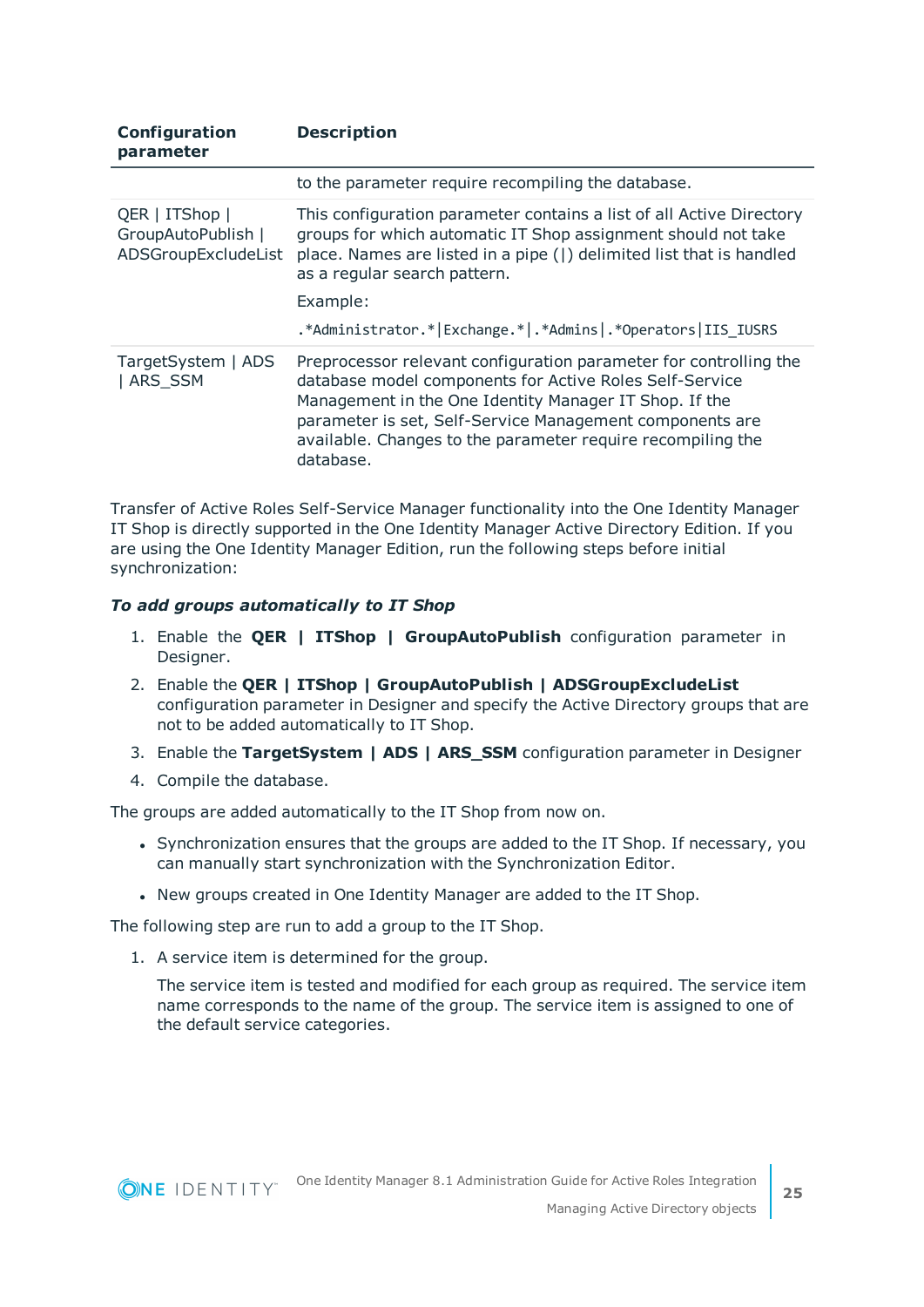- The service item is modified for groups with service items.
- Groups without service items are allocated new service items.
- The service item is enabled or disabled depending on whether the group is published in Active Roles Self-Service Manager.
- 2. An application role for product owners is determined and the service item is assigned. Product owners can approve requests for membership in these groups. By default, the group's account manager is established as the product owner.
	- **O** NOTE: The application role for product owner must be added under the **Request & Fulfillment | IT Shop | Product owner** application role.
		- If the account manager of the group is already a member of an application role for product owner, this application role is assigned to the service item.
		- If the account manager of the group is not yet a member of an application role for product owner, a new application role is created. The name of the application role corresponds to the name of the account manager.
			- If the account manager is a user account or a contact, the employee who owns the user account or the contact is added to the application role.
			- If it is a group of account managers, the employees who own all user accounts in this group are added to the application role.
		- <sup>l</sup> If the group does not have an account manager, the **Request & Fulfillment | IT Shop | Product owner | Without owner in AD** default application role is used.
- 3. The group is labeled with the **IT Shop** option and assigned to the **Active Directory Groups** IT Shop shelf in the **Identity & Access Lifecycle** shop.

Then product owners for shop customers group memberships can make requests through the Web Portal.

0 NOTE: When a One Identity Manager group is irrevocably deleted from the One Identity Manager database, the associated service item is also deleted.

#### **Related Topics**

- Creating new Active [Directory](#page-25-0) groups through the Web Portal on page 26
- Active Roles specific [extensions](#page-26-0) for Active Directory groups on page 27
- <span id="page-25-0"></span>• One Identity Manager IT Shop Administration Guide

## **Creating new Active Directory groups through the Web Portal**

 $\bigcirc$  NOTE: If you request group membership, "Approval of AD group membership requests" in the default installation.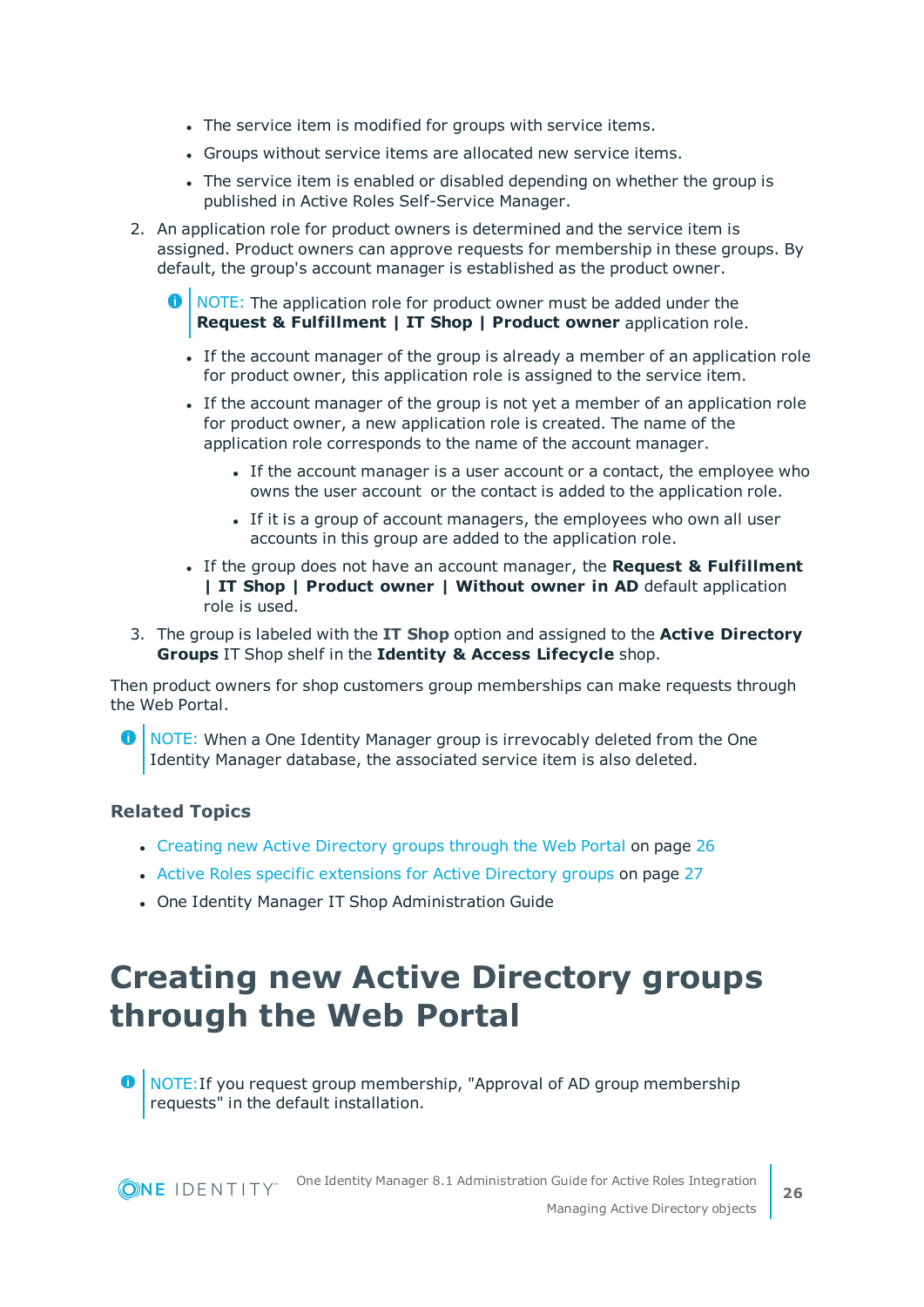#### *To request a new Active Directory group*

- <sup>l</sup> Select the service category "Web Portal groups" in **Service catalog | Requests** in Active Directory.
- Request the Active Directory group using the product "New Active Directory distribution list" or "New Active Directory security group".

The following steps are automatically executed when you request a new Active Directory groups:

- An entry is created in the Active Directory for the One Identity Manager group.
- <sup>l</sup> The Active Directory group is labeled with the option **Group is published to Self-Service Manager**.
- <sup>l</sup> The Active Directory group is labeled with the **IT Shop** option.
- The associated service item is created. A new application role is set up with the requester as member. The application role is entered as product owner in the service item.

Through this procedure, the Active Directory group requester has approval permissions for requesting memberships in this Active Directory group.

• The Active Directory group is assigned to the shelf "Active Directory groups" in the default shop "Identity & Access Lifecycle".

Active Directory group membership can then be requested by customers of this shop through the Web Portal.

**O** NOTE: If an Active Directory group is permanently deleted from the One Identity Manager database, the associated service item is also deleted.

#### **Related Topics**

- Adding Active Directory groups [automatically](#page-23-1) to the IT Shop on page 24
- Active Roles specific [extensions](#page-26-0) for Active Directory groups on page 27
- One Identity Manager Web Portal User Guide
- One Identity Manager IT Shop Administration Guide

## <span id="page-26-0"></span>**Active Roles specific extensions for Active Directory groups**

#### *To display Active Roles group data ascertained from Active Directory*

- 1. In Manager, select **Active Directory | Groups**.
- 2. Select the group in the result list.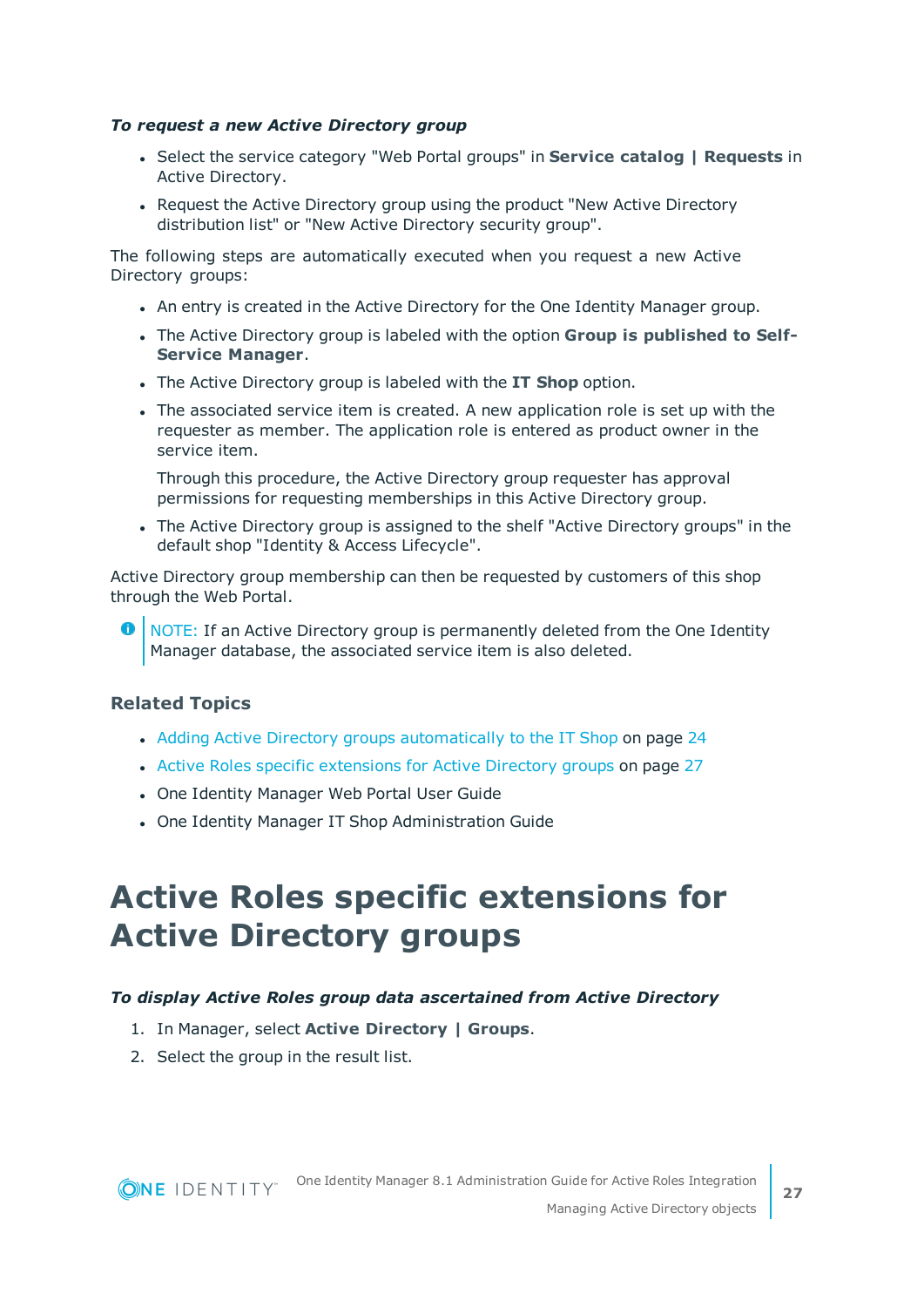- 3. Select **Change master data**.
- 4. Select the **Active Roles** tab.

The following properties are displayed:

|  |  | Table 10: Active Roles specific properties of an Active Directory group |  |  |
|--|--|-------------------------------------------------------------------------|--|--|
|  |  |                                                                         |  |  |

| <b>Property</b>                                      | <b>Description</b>                                                                                                                                                                                                                                                                                                                                                                          |
|------------------------------------------------------|---------------------------------------------------------------------------------------------------------------------------------------------------------------------------------------------------------------------------------------------------------------------------------------------------------------------------------------------------------------------------------------------|
| Group is<br>published to<br>Self-Service<br>Manager  | If an Active Directory group is published, the Active Directory group can<br>be requested in the Web Portal immediately after successful<br>synchronization. The data is loaded from Active Roles on<br>synchronization. This information is published when an Active Directory<br>group is added through the Web Portal in order to start other workflows<br>in Active Roles if necessary. |
| Approval by                                          | Specifies whether the Active Directory group owner (account manager)                                                                                                                                                                                                                                                                                                                        |
| the group                                            | must approve group membership. The information affects the approval                                                                                                                                                                                                                                                                                                                         |
| owner                                                | workflow in the IT Shop.                                                                                                                                                                                                                                                                                                                                                                    |
| Approval by a<br>additional<br>owner of the<br>group | Specifies whether the additional Active Directory group owner must<br>approve group membership. The information affects the approval<br>workflow in the IT Shop.                                                                                                                                                                                                                            |
| Additional                                           | List of additional owners Active Directory groups or Active Directory                                                                                                                                                                                                                                                                                                                       |
| owners                                               | user accounts are permitted.                                                                                                                                                                                                                                                                                                                                                                |
| Deprovisioning                                       | Status of deprovisioning sequence through Active Roles when an object                                                                                                                                                                                                                                                                                                                       |
| status                                               | is deleted. The data is loaded from Active Roles on synchronization.                                                                                                                                                                                                                                                                                                                        |

| <b>Status</b>                | <b>Description</b>                                               |
|------------------------------|------------------------------------------------------------------|
| No deprovisioning            | The Active Directory object is enabled.                          |
| Deprovisioning<br>successful | The Active Directory object was successfully<br>deprovisioned    |
| Deprovisioning<br>failed     | An error occurred deprovisioning the Active<br>Directory object. |
|                              |                                                                  |

Deprovisioning Status of deprovisioning sequence through an Active Roles when a object date is deleted. The information is loaded from the Active Roles during synchronization.

#### **Related Topics**

- Adding Active Directory groups [automatically](#page-23-1) to the IT Shop on page 24
- Creating new Active [Directory](#page-25-0) groups through the Web Portal on page 26
- Displaying information about [deprovisioning](#page-30-0) Active Directory user accounts and Active [Directory](#page-30-0) groups on page 31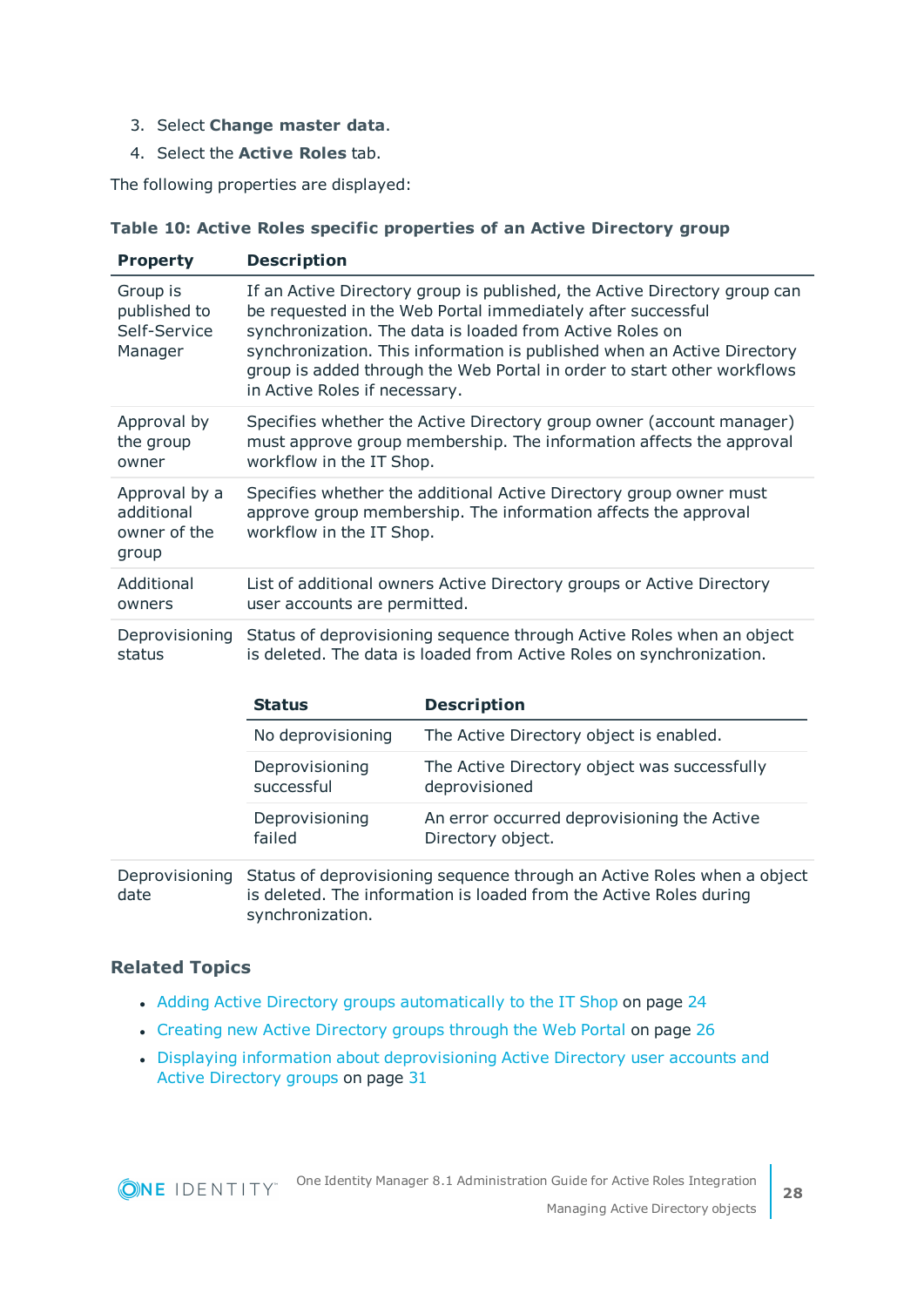## <span id="page-28-0"></span>**Deprovisioning Active Directory user accounts and Active Directory groups**

One Identity Manager supports deprovisioning through Active Roles. Based on deprovisioning policies configured in Active Roles, an Active Directory object is modified such that it is temporarily or permanently disabled and possibly is not deleted until a certain time period has expired. You can find detailed information about Active Roles deprovisioning in your One Identity Active Roles documentation.

6 NOTE: The deprovisioning policy configuration in Active Roles may conflict with the default One Identity Manager configuration. In this case, make the appropriated customizations, for example, to templates or processes.

The following procedures are implemented for deprovisioning Active Directory user accounts and Active Directory groups with One Identity Manager:

- Deprovisioning not deletion
- Ouick deprovisioning

#### **Detailed information about this topic**

- [Deprovisioning](#page-28-1) not deletion on page 29
- Quick [deprovisioning](#page-29-0) on page 30
- Displaying information about [deprovisioning](#page-30-0) Active Directory user accounts and Active [Directory](#page-30-0) groups on page 31
- Restoring [deprovisioned](#page-31-0) Active Directory user accounts and Active Directory groups in One Identity [Manager](#page-31-0) on page 32
- [Interaction](#page-22-0) with Active Roles policies on page 23

### <span id="page-28-1"></span>**Deprovisioning not deletion**

#### *To implement this method*

<sup>l</sup> For the Active Directory domain, set the options **User accounts deleted by Active Roles workflows** and **Groups deleted by Active Roles workflows**.

When an Active Directory user account or an Active Directory group is deleted in One Identity Manager, a deprovisioning process is generated in the Active Roles instead of the default deletion process. This process queues the Active Directory object for deprovisioning in Active Roles, sets a deprovisioned status, and checks the deprovisioning sequence. Active Directory objects continue to be processed in One Identity Manager depending this.

• If the Active Directory object was deleted immediately in Active Roles, the Active Directory object is also deleted in One Identity Manager.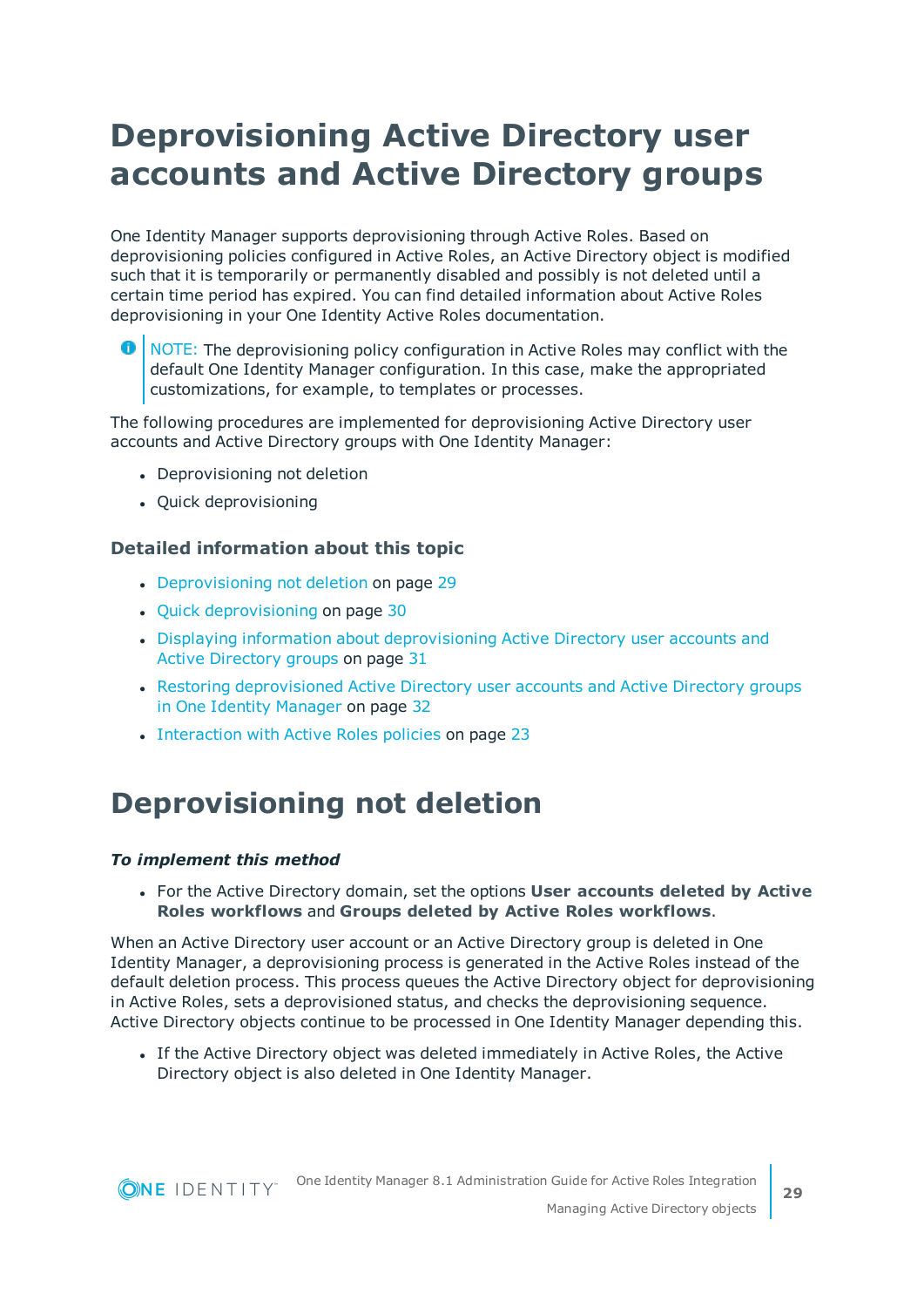If the Active Directory object in Active Roles was renamed or moved to another Active Directory container, this is done in One Identity Manager as well.

The Active Directory object remains in the One Identity Manager database with the status "deleted".

#### *To delete a user account*

- 1. Select the **Active Directory | User accounts** category.
- 2. Select the user account in the result list.
- 3. Delete the user account.
- 4. Confirm the security prompt with **Yes**.

#### *To delete an Active Directory group*

- 1. Select the category **Active Directory | Groups**.
- 2. Select the group in the result list.
- 3. Delete the group using  $\mathbf{\hat{x}}$ .
- 4. Confirm the security prompt with **Yes**.

#### **Related Topics**

- [Extensions](#page-19-0) for the use of Active Roles workflows on page 20
- Quick [deprovisioning](#page-29-0)
- Displaying information about [deprovisioning](#page-30-0) Active Directory user accounts and Active [Directory](#page-30-0) groups on page 31
- Undo [deprovisioning](#page-32-0) on page 33
- [Restoring](#page-33-0) deleted objects on page 34

### <span id="page-29-0"></span>**Quick deprovisioning**

You can apply this method if the Active Directory domain is not marked for deprovisioning. The **Deprovision** task is provided on these objects for the deprovisioning of individual Active Directoryuser accounts or Active Directory groups.

A deprovisioning process is generated in Active Roles. This process queues the Active Directory object for deprovisioning in Active Roles, sets a deprovisioned status, and checks the deprovisioning sequence. Active Directory objects continue to be processed in One Identity Manager depending this.

- <sup>l</sup> If the Active Directory object was deleted immediately in Active Roles, the Active Directory object is also deleted in One Identity Manager.
- If the Active Directory object in Active Roles was renamed or moved to another Active Directory container, this is done in One Identity Manager as well.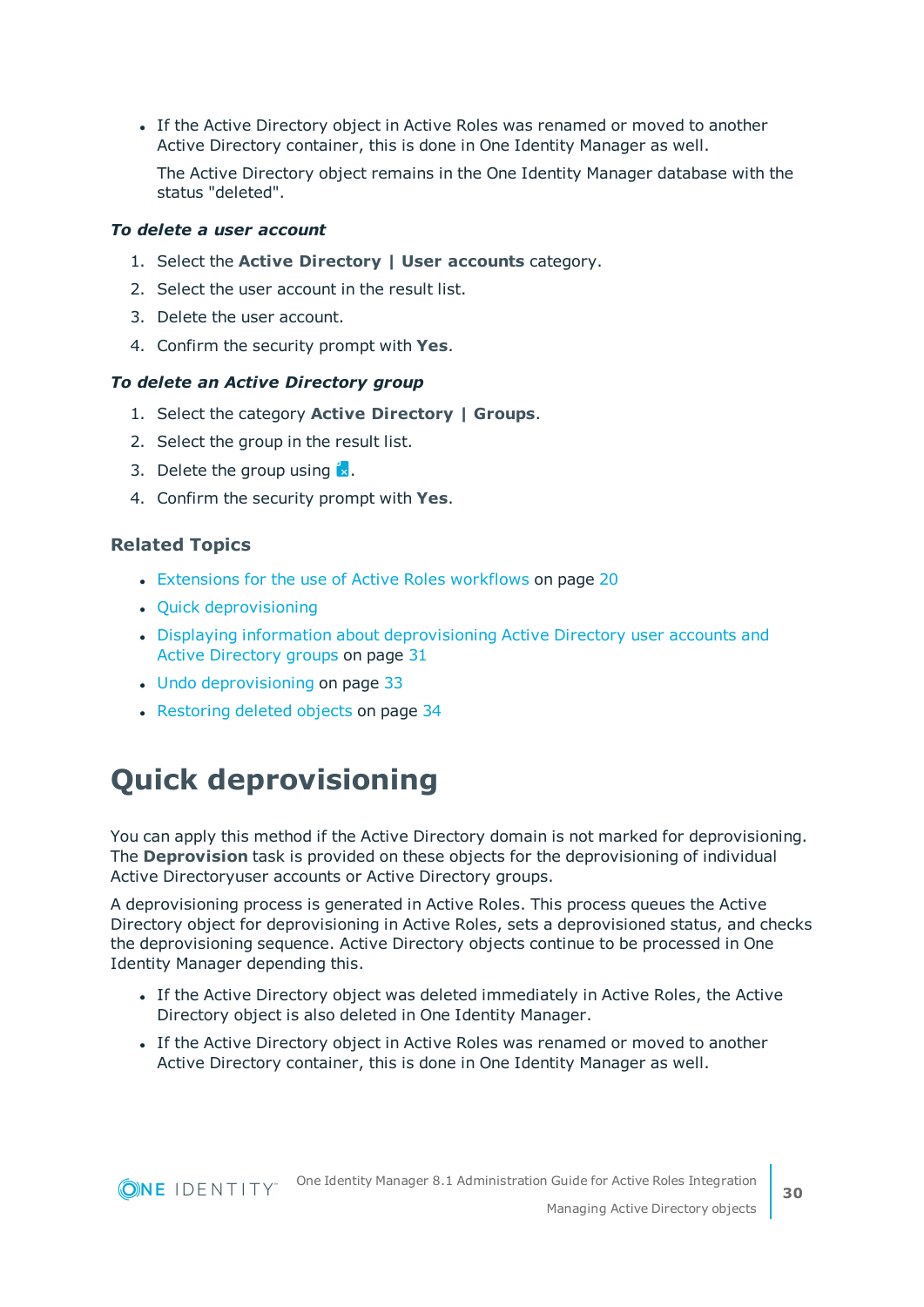The Active Directory object remains in the One Identity Manager database with the status "changed". All the Active Directory object properties are loaded in the One Identity Manager database by the next synchronization and set to "published".

#### *To deprovision an Active Directory user account*

- 1. Select **Active Directory | User accounts**.
- 2. Select the user account in the result list.
- 3. Select **Deprovision**.
- 4. Confirm the security prompt with **Yes**.
- 5. Confirm with **OK**.

#### *To deprovision an Active Directory group*

- 1. Select **Active Directory | Groups**.
- 2. Select the group in the result list.
- 3. Select **Deprovision**.
- 4. Confirm the security prompt with **Yes**.
- 5. Confirm with **OK**.

#### **Related Topics**

- [Deprovisioning](#page-28-1) not deletion on page 29
- Displaying information about [deprovisioning](#page-30-0) Active Directory user accounts and Active [Directory](#page-30-0) groups on page 31
- Undo [deprovisioning](#page-32-0) on page 33

### <span id="page-30-0"></span>**Displaying information about deprovisioning Active Directory user accounts and Active Directory groups**

The following properties are displayed for deprovisioning Active Directory user accounts and Active Directory groups:

#### **Table 11: Deprovisioning data**

| <b>Property</b> | <b>Description</b>                                                                   |
|-----------------|--------------------------------------------------------------------------------------|
|                 | Deprovisioning Status of deprovisioning sequence through Active Roles when an object |
| status          | is deleted. The data is loaded from Active Roles on synchronization.                 |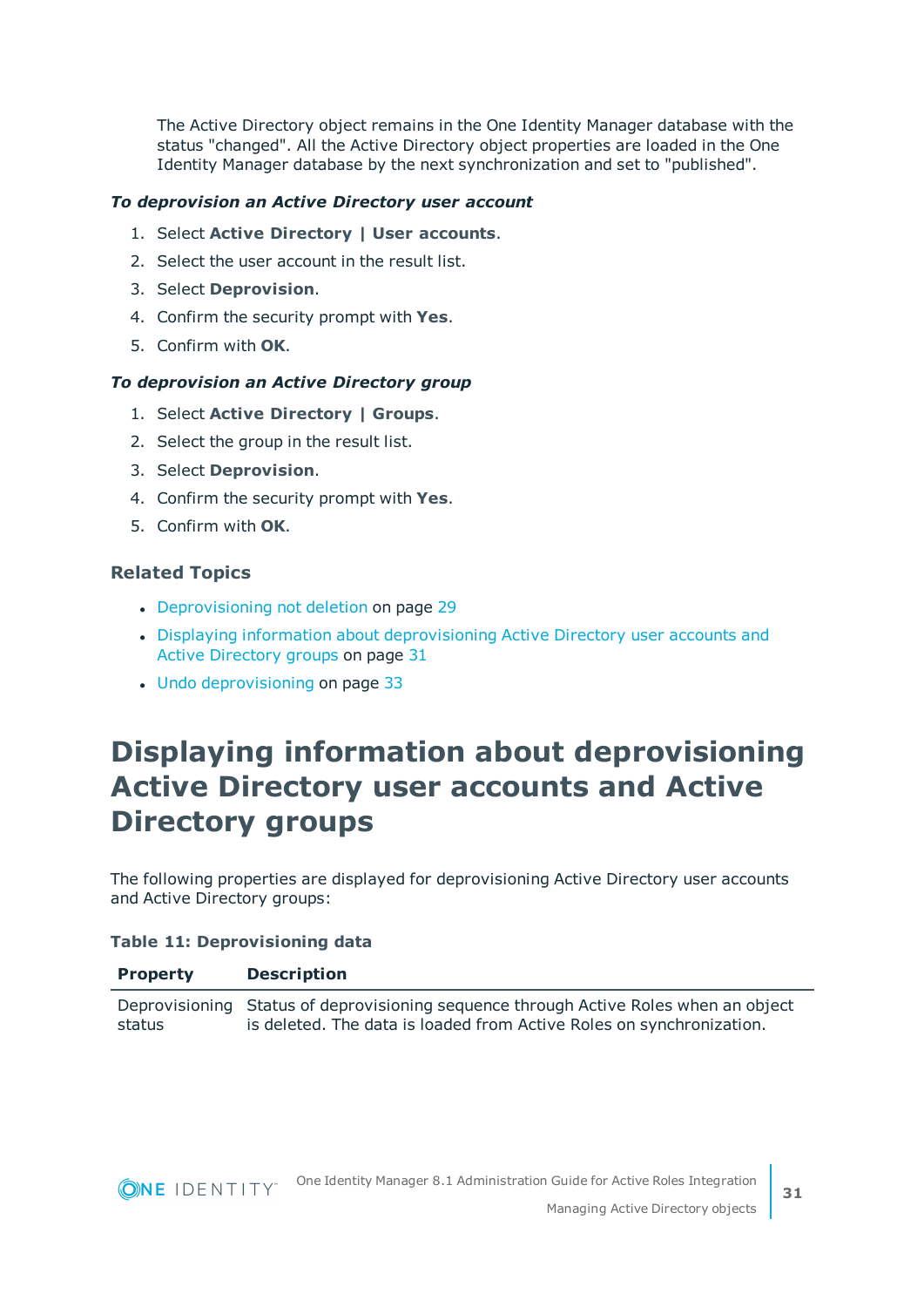#### **Property Description**

| <b>Status</b>     | <b>Description</b>                           |
|-------------------|----------------------------------------------|
| No deprovisioning | The Active Directory object is enabled.      |
| Deprovisioning    | The Active Directory object was successfully |
| successful        | deprovisioned                                |
| Deprovisioning    | An error occurred deprovisioning the Active  |
| failed            | Directory object.                            |

Deprovisioning Status of deprovisioning sequence through an Active Roles when a object date is deleted. The information is loaded from the Active Roles during synchronization.

#### *To display master data for deprovisioning an Active Directory user account*

- 1. Select **Active Directory | User accounts**.
- 2. Select the user account in the result list.
- 3. Select **Change master data**.
- 4. Select the **Active Roles** tab.

#### *To display master data for deprovisioning an Active Directory group*

- 1. Select **Active Directory | Groups**.
- 2. Select the group in the result list.
- 3. Select **Change master data**.
- 4. Select the **Active Roles** tab.

#### **Related Topics**

<span id="page-31-0"></span>• Active Roles specific [extensions](#page-26-0) for Active Directory groups on page 27

## **Restoring deprovisioned Active Directory user accounts and Active Directory groups in One Identity Manager**

You can restore deprovisioned Active Directory user account and Active Directory groups using One Identity Manager if required. The following methods are used to do this: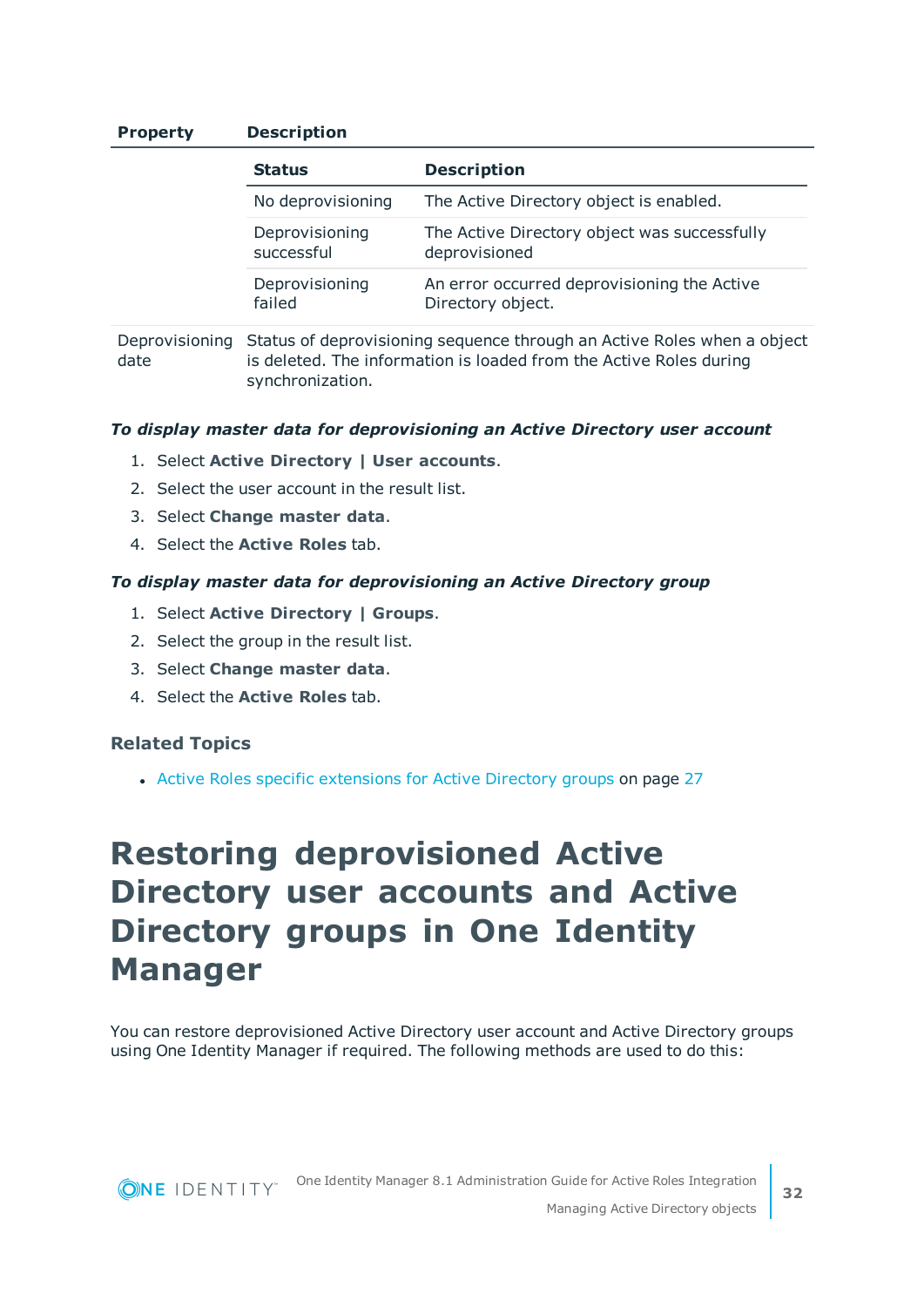- Undoing deprovisioning
- Restoring Deleted Objects

Both methods initiate a process for deprovisioning Active Directory objects in Active Roles. The process finds the deprovisioning status, updates some of the Active Directory object properties, like the name and the Active Directory container and in the One Identity Manager database, and sets the Active Directory object status to "changed". All the Active Directory object properties are loaded in the One Identity Manager database by the next synchronization and changed to "published".

#### **Detailed information about this topic**

- $\cdot$  Undo [deprovisioning](#page-32-0) on page 33
- [Restoring](#page-33-0) deleted objects
- [Deprovisioning](#page-28-0) Active Directory user accounts and Active Directory groups on [page](#page-28-0) 29

### <span id="page-32-0"></span>**Undo deprovisioning**

Use this method to undo Active Directory user account and Active Directory group deprovisioning. You can use this method independent of the deprovisioning method implemented.

#### *To undo Active Directory user account deprovisioning*

- 1. Select **Active Directory | User accounts | Deprovisioned accounts.**
- 2. Select the user account in the result list.
- 3. Select **Undo deprovisioning**.
- 4. Confirm the security prompt with **Yes**.
- 5. Confirm with **OK**.

#### *To undo Active Directory group deprovisioning*

- 1. Select **Active Directory | Groups | Deprovisioned groups**.
- 2. Select the group in the result list.
- 3. Select **Undo deprovisioning**.
- 4. Confirm the security prompt with **Yes**.
- 5. Confirm with **OK**.

#### **Related Topics**

- [Restoring](#page-33-0) deleted objects
- [Deprovisioning](#page-28-0) Active Directory user accounts and Active Directory groups on [page](#page-28-0) 29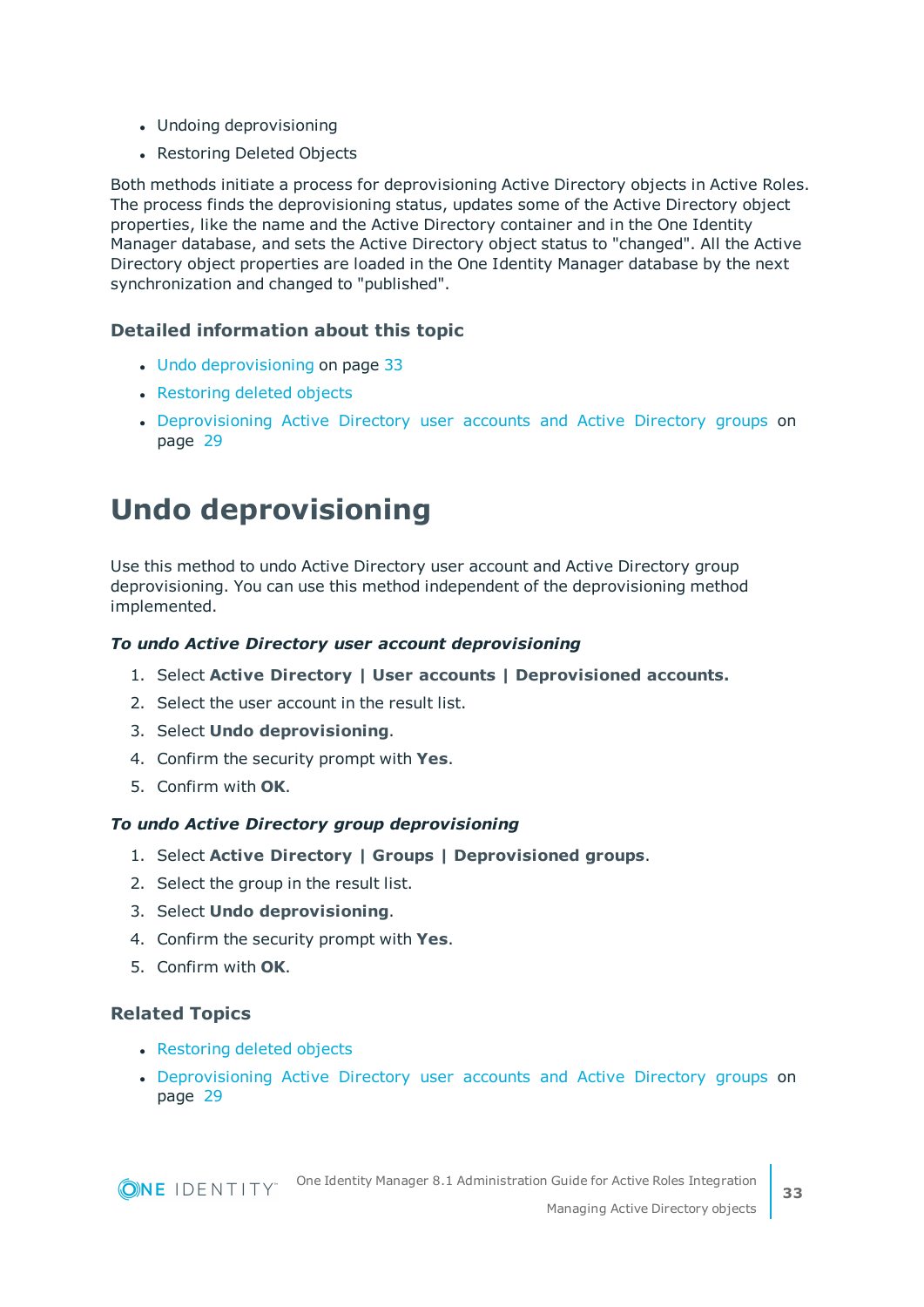### <span id="page-33-0"></span>**Restoring deleted objects**

You can use this method as an alternative for Active Directory user accounts and Active Directory groups you have deprovisioned using the method "Deprovision not delete". You find the deprovisioned Active Directory object, in this case, in the One Identity Manager database with status "Deleted".

#### *To restore a user account*

- 1. Select the **Active Directory | User accounts** category.
- 2. Select the user account in the result list.
- 3. Click **Undo delete** in the result list toolbar.

#### *To restore a group*

- 1. Select **Active Directory | Groups**.
- 2. Select the group in the result list.
- 3. Click **Undo delete** in the result list toolbar.

#### **Related Topics**

- Undo [deprovisioning](#page-32-0) on page 33
- [Deprovisioning](#page-28-0) Active Directory user accounts and Active Directory groups on [page](#page-28-0) 29

**34**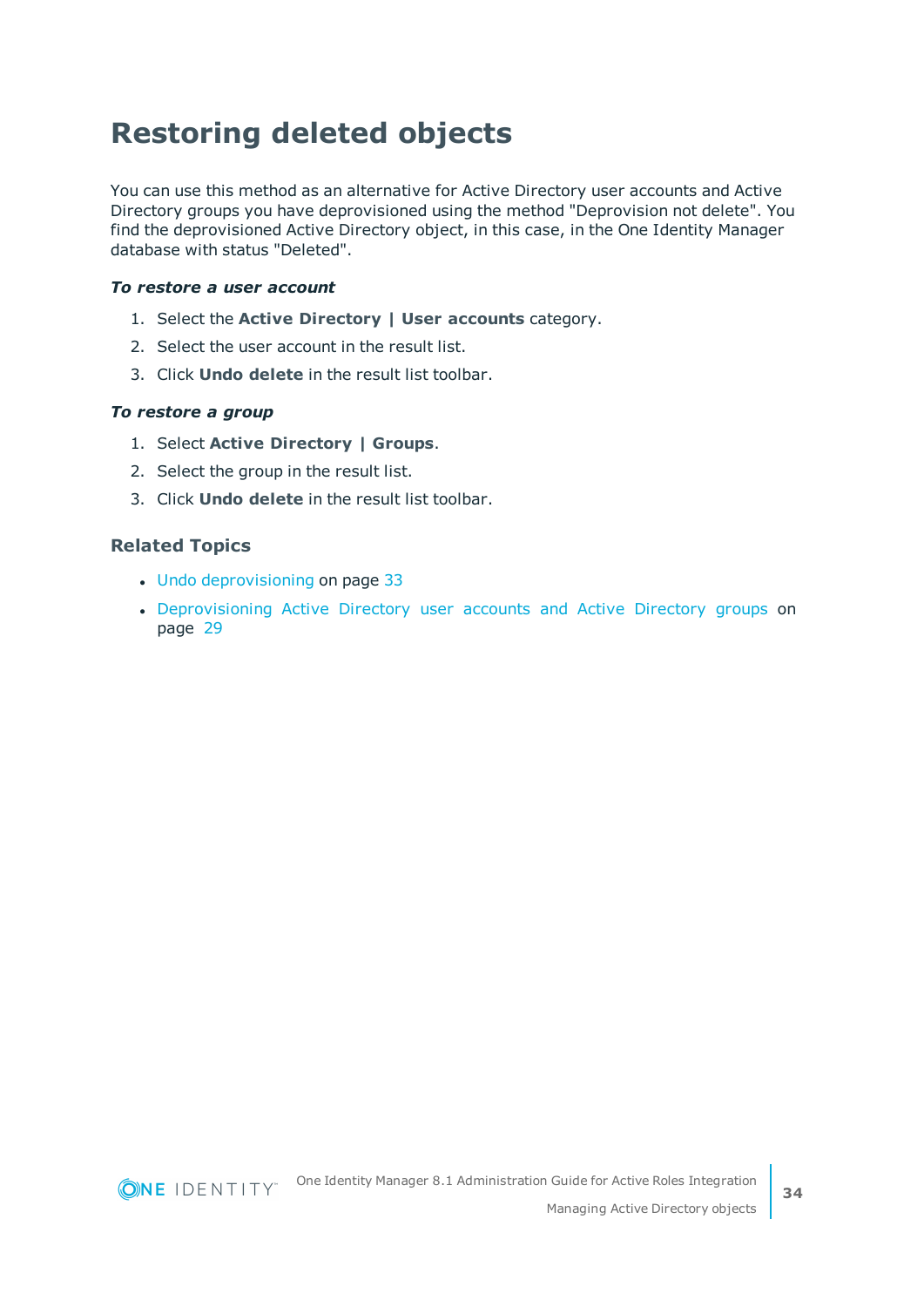# <span id="page-34-0"></span>**Appendix: Default project template for Active Roles**

A default project template ensures that all required information is added in One Identity Manager. This includes mappings, workflows and the synchronization base object. If you do not use a default project template you must declare the synchronization base object in One Identity Manager yourself.

Use a default project template for initially setting up the synchronization project. For custom implementations, you can extend the synchronization project with the Synchronization Editor.

The template uses mappings for the following schema types.

| <b>Schema type in Active Roles</b> | Table in the One Identity Manager Schema |
|------------------------------------|------------------------------------------|
| builtInDomain                      | ADSContainer                             |
| computer                           | ADSMachine                               |
| contact                            | ADSContact                               |
| container                          | ADSContainer                             |
| domainDNS                          | ADSDomain                                |
| group                              | ADSGroup                                 |
| inetOrgPerson                      | ADSAccount                               |
| msDS-PasswordSettings              | <b>ADSPolicy</b>                         |
| msExchSystemObjectsContainer       | ADSContainer                             |
| oganization                        | ADSContainer                             |
| organizationalUnit                 | ADSContainer                             |
| printQueue                         | <b>ADSPrinter</b>                        |

#### **Table 12: Mapping Active Roles schema types to tables in the One Identity Manager schema.**

**ONE IDENTITY**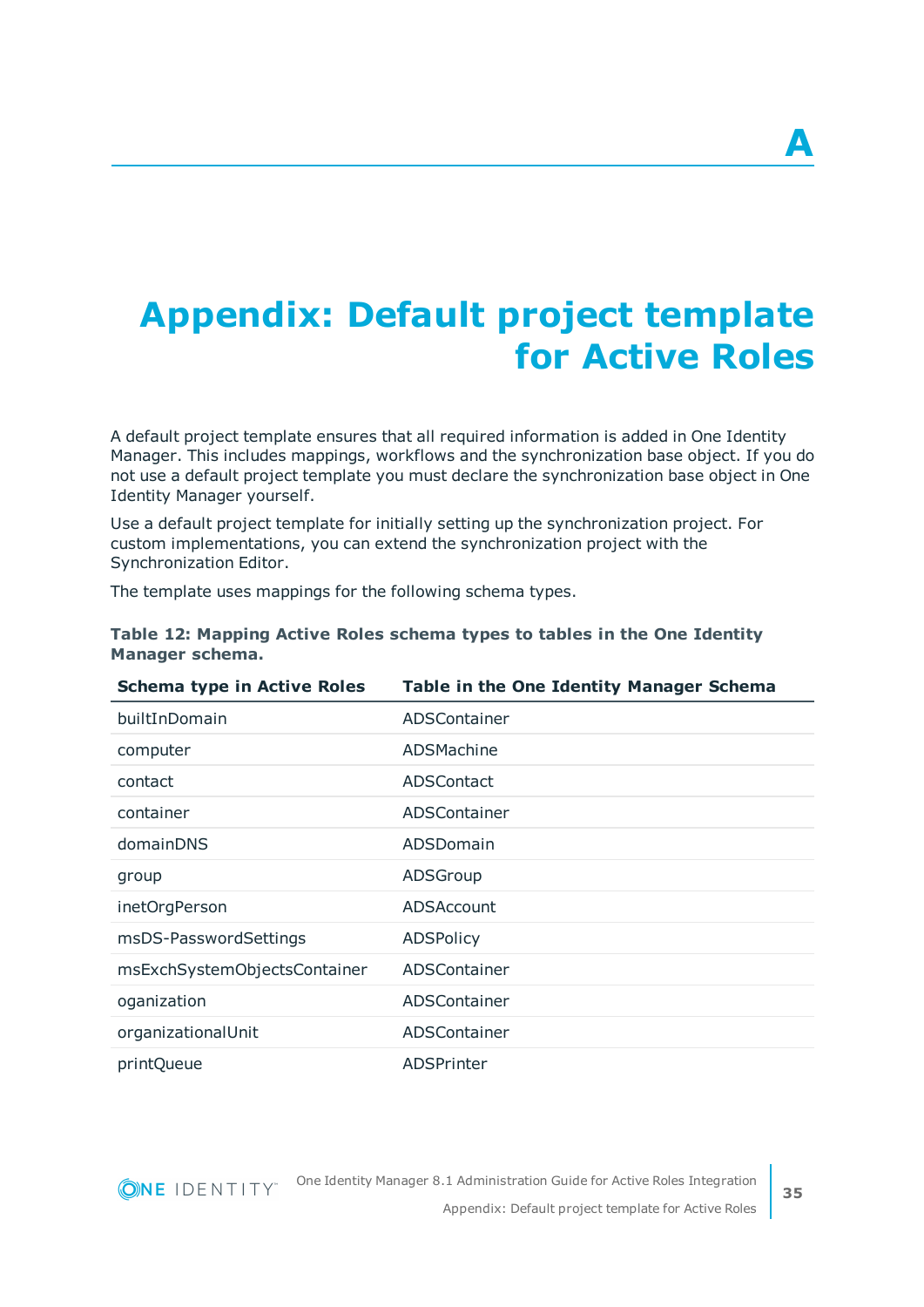| <b>Schema type in Active Roles</b> | Table in the One Identity Manager Schema |
|------------------------------------|------------------------------------------|
| rpcContainer                       | ADSContainer                             |
| user                               | ADSAccount                               |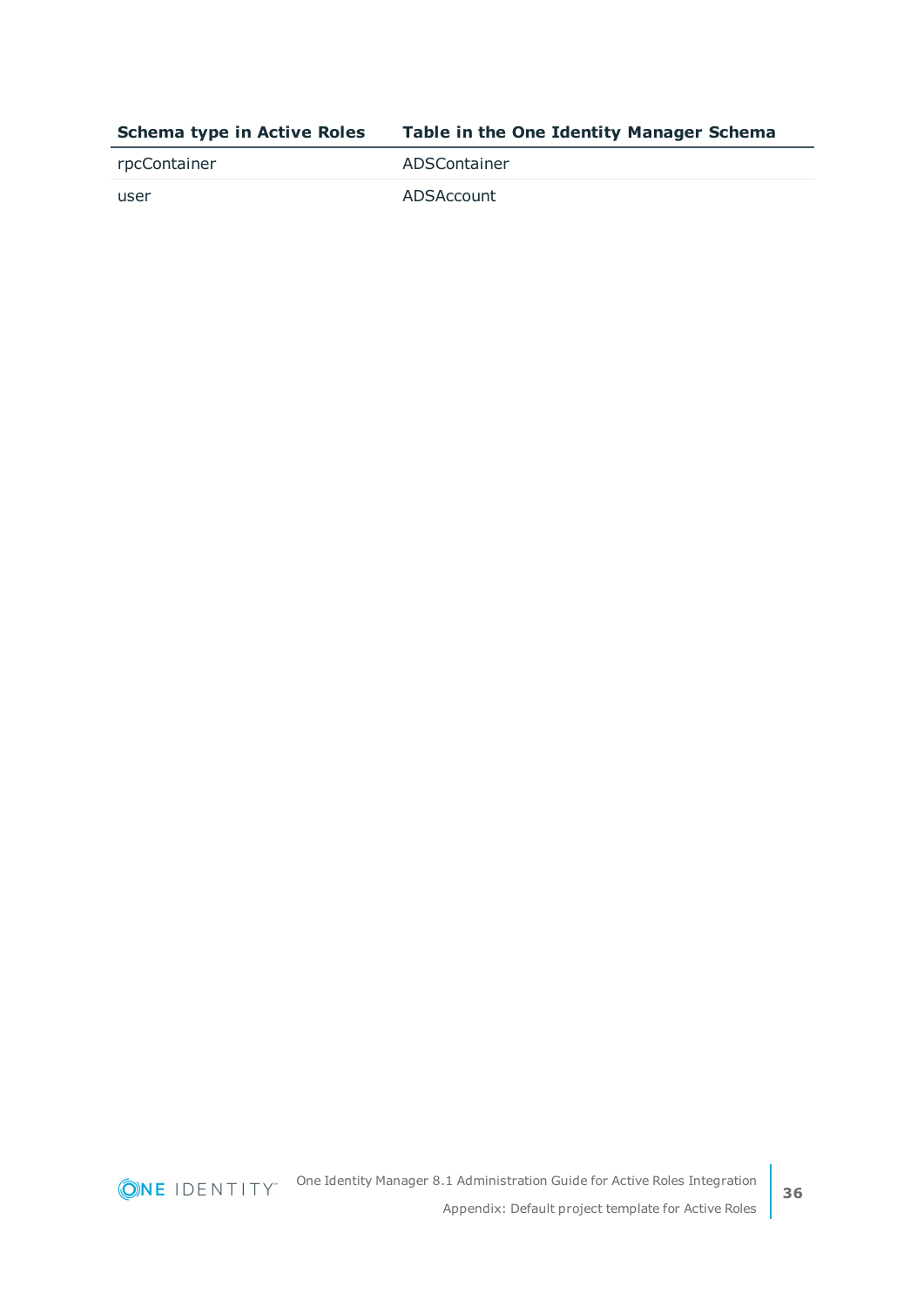<span id="page-36-0"></span>One Identity solutions eliminate the complexities and time-consuming processes often required to govern identities, manage privileged accounts and control access. Our solutions enhance business agility while addressing your IAM challenges with on-premises, cloud and hybrid environments.

## <span id="page-36-1"></span>**Contacting us**

For sales or other inquiries, visit <https://www.oneidentity.com/company/contact-us.aspx> or call +1-800-306-9329.

## <span id="page-36-2"></span>**Technical support resources**

Technical support is available to One Identity customers with a valid maintenance contract and customers who have trial versions. You can access the Support Portal at [https://support.oneidentity.com/.](https://support.oneidentity.com/)

The Support Portal provides self-help tools you can use to solve problems quickly and independently, 24 hours a day, 365 days a year. The Support Portal enables you to:

- Submit and manage a Service Request
- View Knowledge Base articles
- Sign up for product notifications
- Download software and technical documentation
- View how-to-videos at [www.YouTube.com/OneIdentity](http://www.youtube.com/OneIdentity)
- Engage in community discussions
- Chat with support engineers online
- View services to assist you with your product

**37**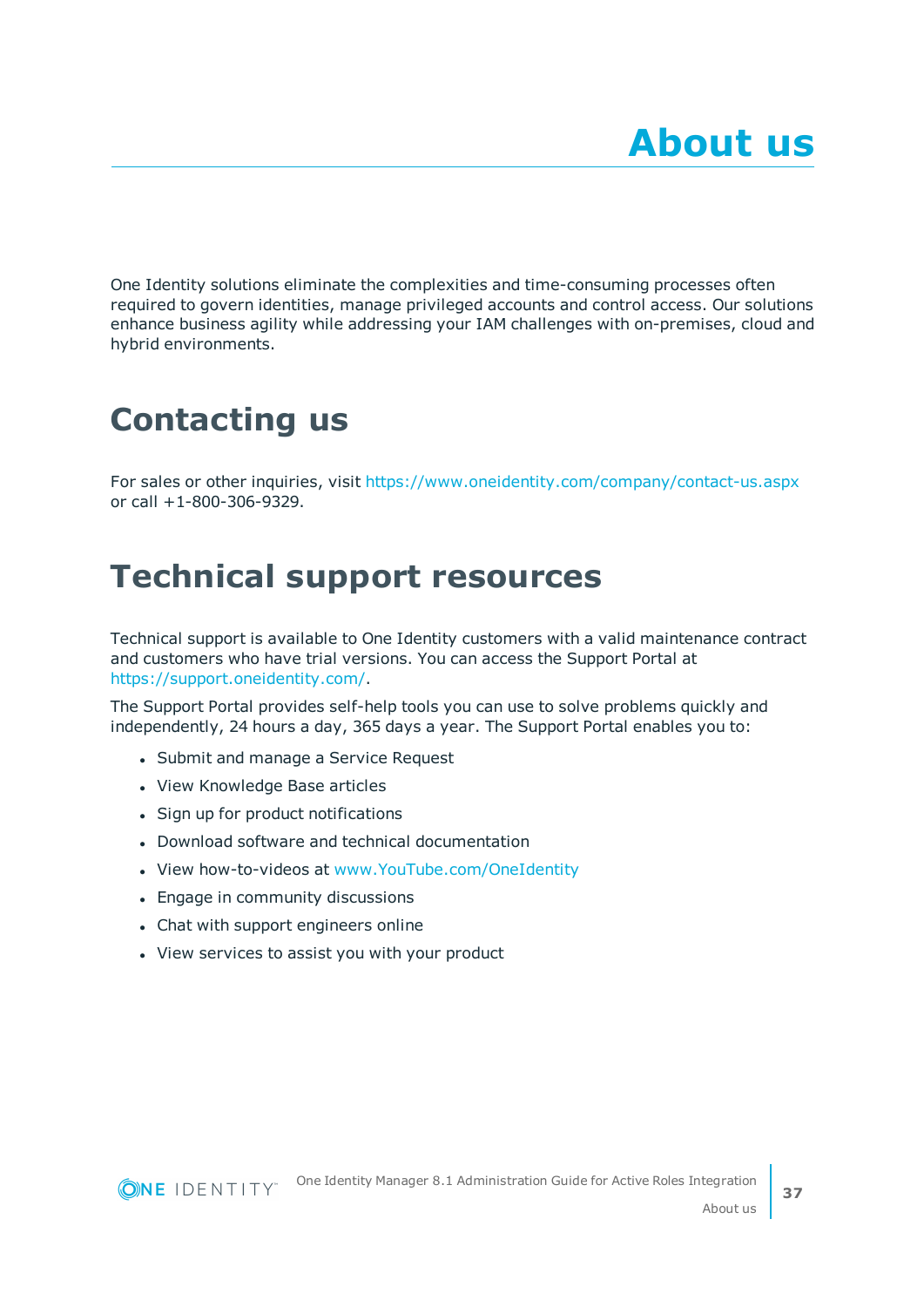# **Index**

### <span id="page-37-0"></span>**A**

Active Directory domain deprovision group [29](#page-28-0) deprovision user account [29](#page-28-0) workflow [20](#page-19-0) Active Directory group add to IT Shop (automatically) [24](#page-23-1) approval by owner [27](#page-26-0) create [26](#page-25-0) delete [29-30](#page-28-1) deprovision [29-30](#page-28-0) deprovisioning date [31](#page-30-0) deprovisioning status [27](#page-26-0), [31](#page-30-0) master dataActive Directory group deprovisioning date [27](#page-26-0) owner [27](#page-26-0) published [27](#page-26-0) request [26](#page-25-0) restore [32-34](#page-31-0) undo deprovisioning [32-34](#page-31-0) Active Directory user account delete [29-30](#page-28-1) deprovision [29-30](#page-28-0) deprovisioning date [31](#page-30-0) deprovisioning status [31](#page-30-0) restore [32-34](#page-31-0) undo deprovisioning [32-34](#page-31-0) Active Roles architecture [5](#page-4-1) connector [5](#page-4-1) deprovision [29](#page-28-0)

deprovisioning date [31](#page-30-0) deprovisioning status [31](#page-30-0) policies [23](#page-22-0) schema [22](#page-21-1) synchronization server [10](#page-9-0) virtual properties [22](#page-21-1) workflow [19-20](#page-18-0), [22](#page-21-0)

### **D**

direction of synchronization to Manager [13](#page-12-0) to target system [13](#page-12-0)

### **P**

product owner [24](#page-23-1) project template [35](#page-34-0)

### **S**

start synchronization [13](#page-12-0) synchronization [8](#page-7-0) configure [13](#page-12-0) connection parameters [13](#page-12-0) rights [9](#page-8-0) synchronization project create [13](#page-12-0) user account [9](#page-8-0) workflow [13](#page-12-0) synchronization project create [13](#page-12-0)

Index